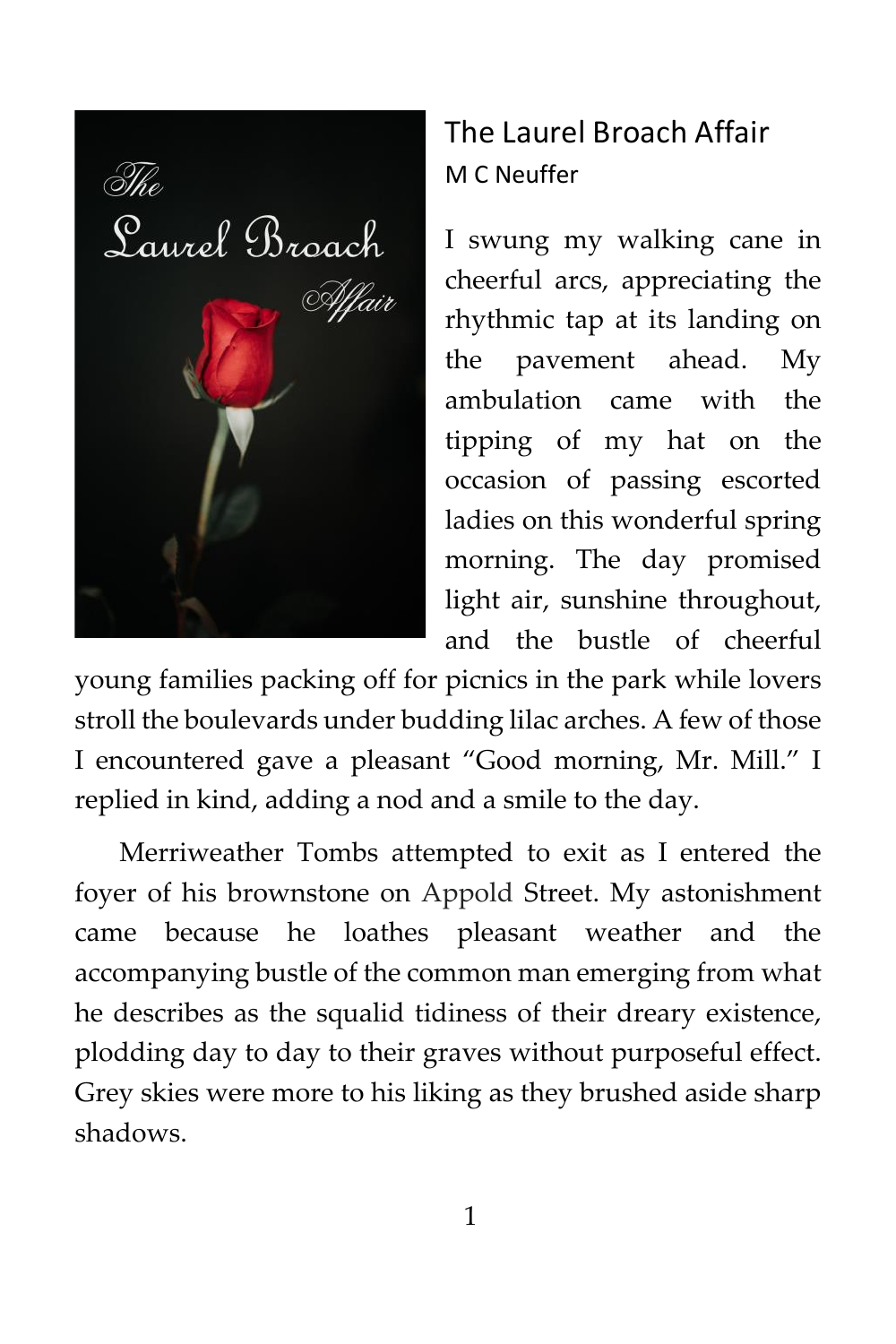"Grovers," he said in his dry manner, the same he would apply on encountering an elephant or an orphan in his dressing room, not questioning my identity or the coincidence of our meeting, simply making the announcement of his observation.

"Merriweather," I replied, in similar stoic fashion, using this moment to inspect his countenance. "You appear a bit off today." His squire's grey and tweed attire appeared satisfactory as that went.

"Off, yes, taking the 11:15 to Gladensburry, then on to Witherton, that ghastly place peppered with new-money estates. They've no appreciation or respect for empire, too enthralled by every modern contraption that comes along."

Yesterday, the *London Times* had a column about an ongoing elevator construction at Windsor Castle. I made no mention of the modernizing as it would only serve to further inflame his discountenance. He moved to step around my blocking, a clock tick-tocking in his mind. But a friend must intervene in instances needing correction to prevent even minor catastrophe.

I parried his attempt toward the door. "Yes, yes, good fellow. I see you have your chapeau perched and pointing north. But I meant *off* in the sense you're wearing slippers." I pointed to his feet. "And you've not shaved this morning." Perhaps not for the past three, but it would not do to emphasize his forgetfulness and dislike for mirrors. Reflective scoundrels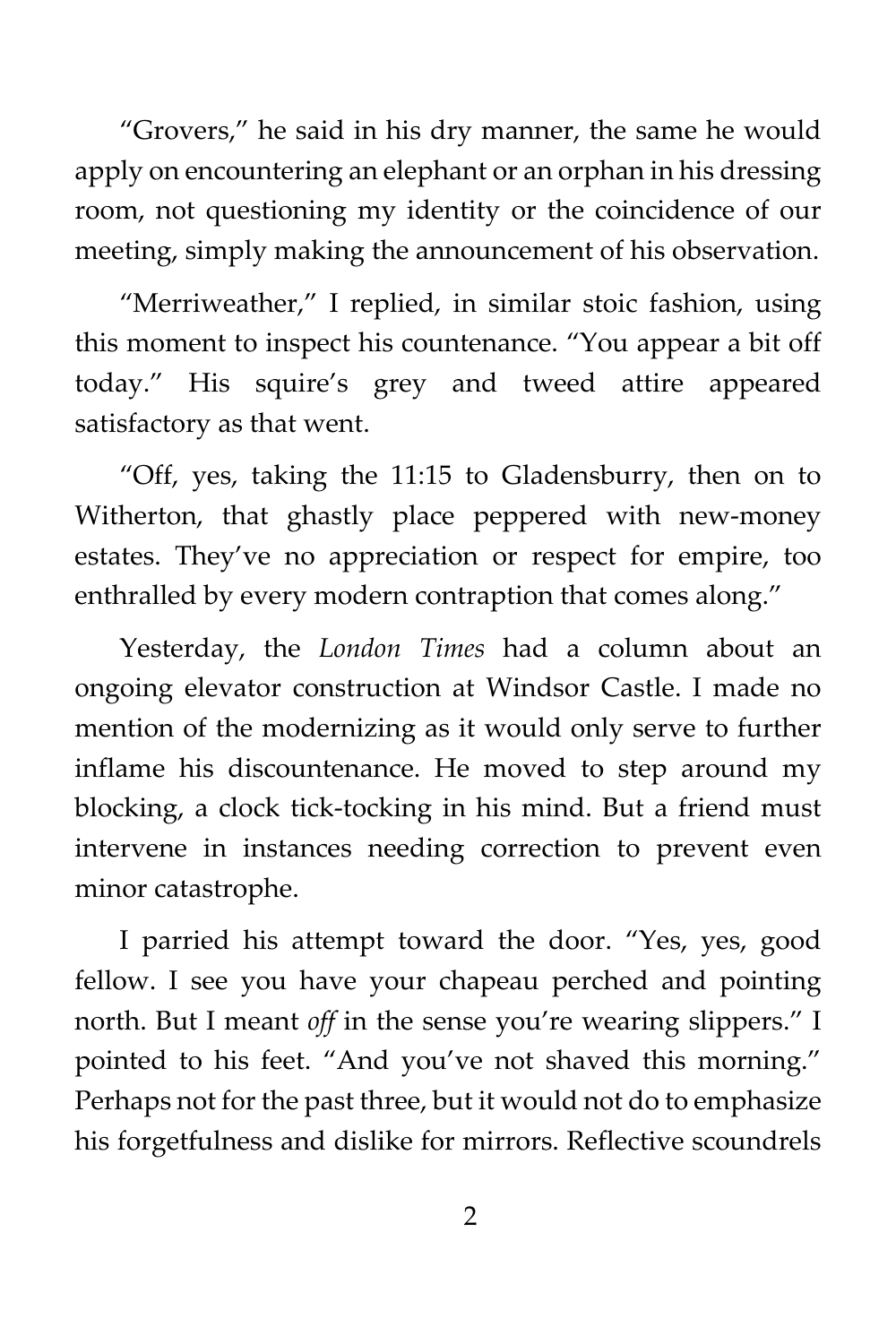in his mind, liars unnecessarily reversing reality. His complaint to me more than a dozen times in our eight years of acquaintanceship.

His eyes took a distant look over my shoulder, his way of inward-looking, mulling evidentiary thoughts. I suspected he was flexing his toes, verifying my statement regarding his footwear, untroubled by chin stubble, not caring about the impression his fuzziness might have on others. He considered his brilliant mind would at once shine through, garnering forgiveness for his lack of attention to appearance and abrupt manners.

I patted the side pocket of my longcoat, checking for the bottle of laudanum kept for dispensing when he became overly agitated at being derailed or upon hearing squeals and screeches of the young. Once, on the hunt for a mad bomber, a pleasant dowager asked Merriweather if he liked children. *Yes*, he replied curtly, *roasted is my preference.* Taken aback, the lady withdrew from further conversation.

Finding his feet felt in too much comfort, he wheeled around and headed for the stairs. "Come along, Grovers. I'm in need of my second pipe."

No purpose to my waiting below. Unless I remained at his elbow to prod, he became prone to spend hours held in distraction. For my part, I was quite ready to enjoy a profitable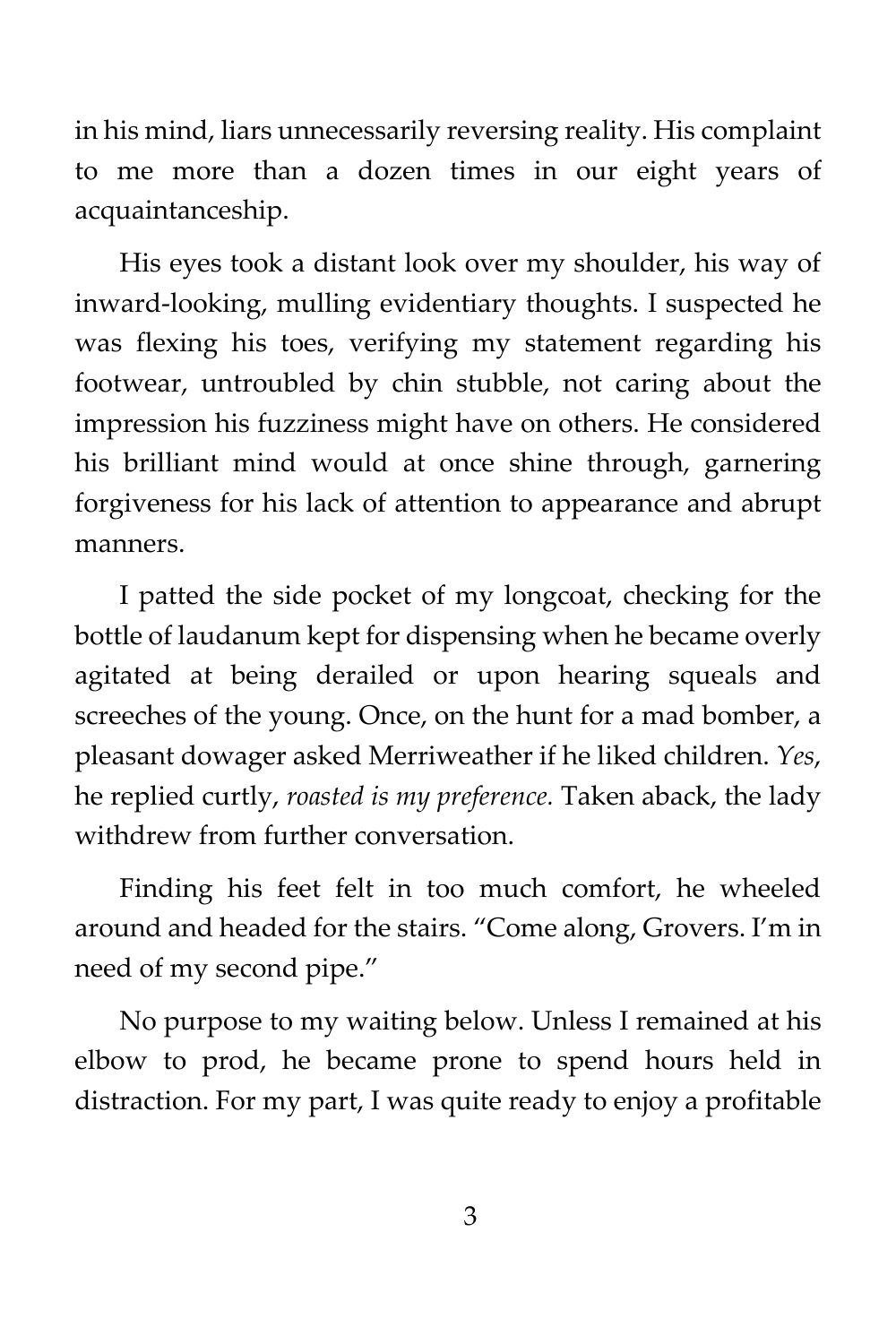rail holiday in the countryside and intrigued by what may be involved, what lured him to leave his cloister.

As I made to ascend, the landlady's apartment door opened a crack. A single eye and quadrant of the crone's face appeared, then scuttled into shadow before the gap shut and the porcelain knob rotated back to its resting place. Her interest prompted me to gather two small bags my friend left by the door.

When I entered his main room, I found him silhouetted against a window with a view down Walpole Street. "We'll miss the 11:15," he said.

A stack of unread newspapers, still bound in paper bands, required removal before I took my favorite chair by the brazier. Expecting this to take more than a few moments, my legs sought brief rest from the morning's exertion.

"The 1:40 will do, I should think," I told him.

Knowing Merriweather, I considered the trip might be an overnight affair, requiring a small valise.

"But no later," he said. He opened his hand, exposing a shiny artifact. "What do you make of this? Delivered by messenger before breakfast."

I took the offered trifle, holding it for examination, knowing it carried significant interest to Merriweather. The broach's weight, color, and patina told its metal species of silver design. Five ruby chips led around the circumference, an empty divot for a sixth. A quarter moon's curve occupied the exact middle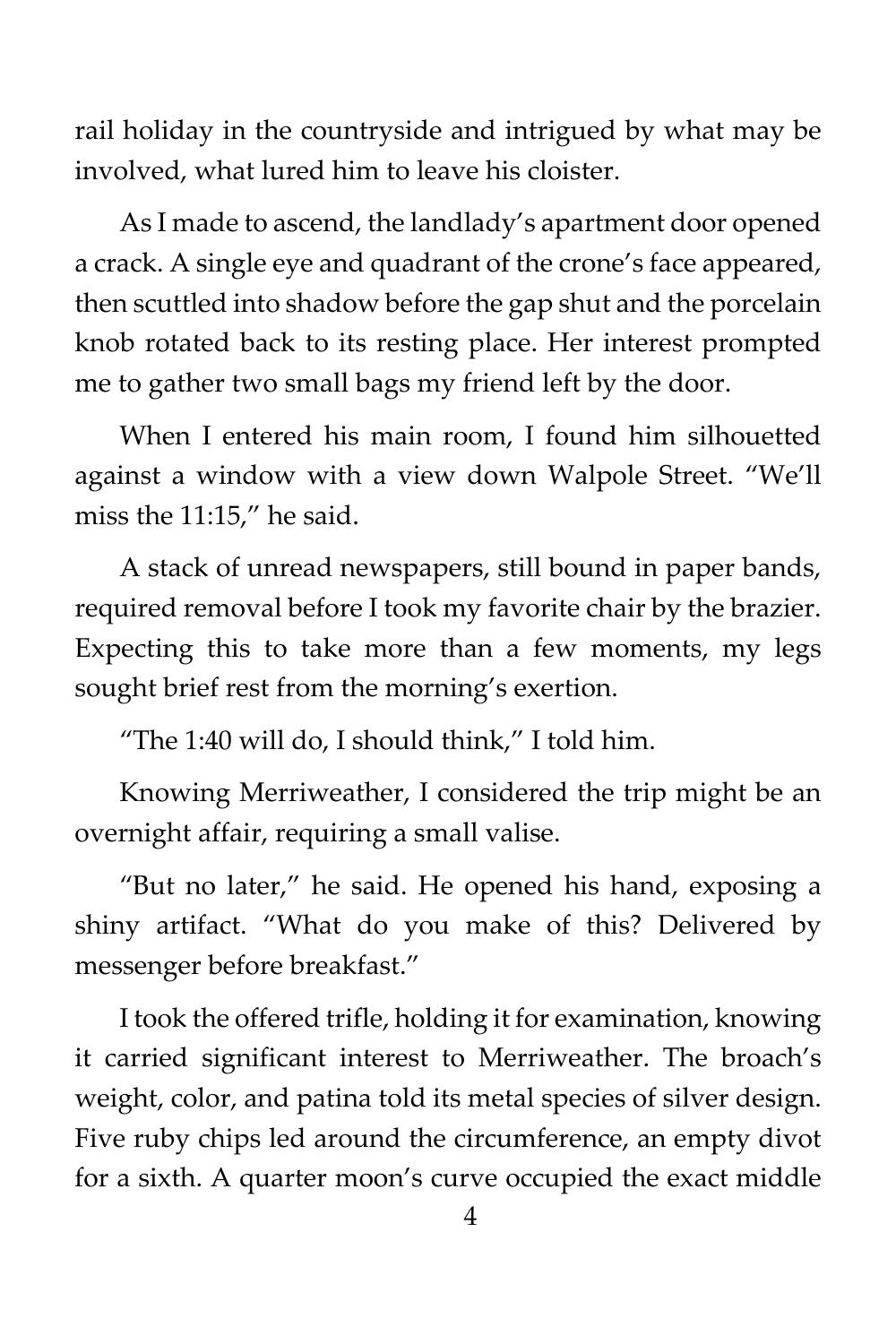with a wreath of laurel leaves encompassing the whole, the sort for topping heads of Caesars and other ancient notables.

I handed it back. "More than a few pounds on Hawthorne Street, I should imagine. Gaudy and pretentious, but showing the mark of a fine jeweler," I said.

"The manufacture is Belgian, not English. Look at the back." Merriweather tapped his foot, waiting for me to fathom the significance.

Turning it to the obverse side, I detected embossed letters but could not distinguish the meaning in the dim light.

"Come to the window. Examine it with my glass," said Merriweather.

I rose from my seat, joining him. On closer inspection, the curve of the inscription read: *First anniversary 1873 JTR.*

"Surely there is more to this. You mentioned travel to Witherton."

He didn't answer. Instead, handed me a notecard, wellscripted in a female hand, the stationary's expense notable by its texture and weight.

*Found in the garden next to my beloved. Fearful for my safety. Please come at your earliest convenience. Eveline Ranthom, Heatherton House, Witherton.*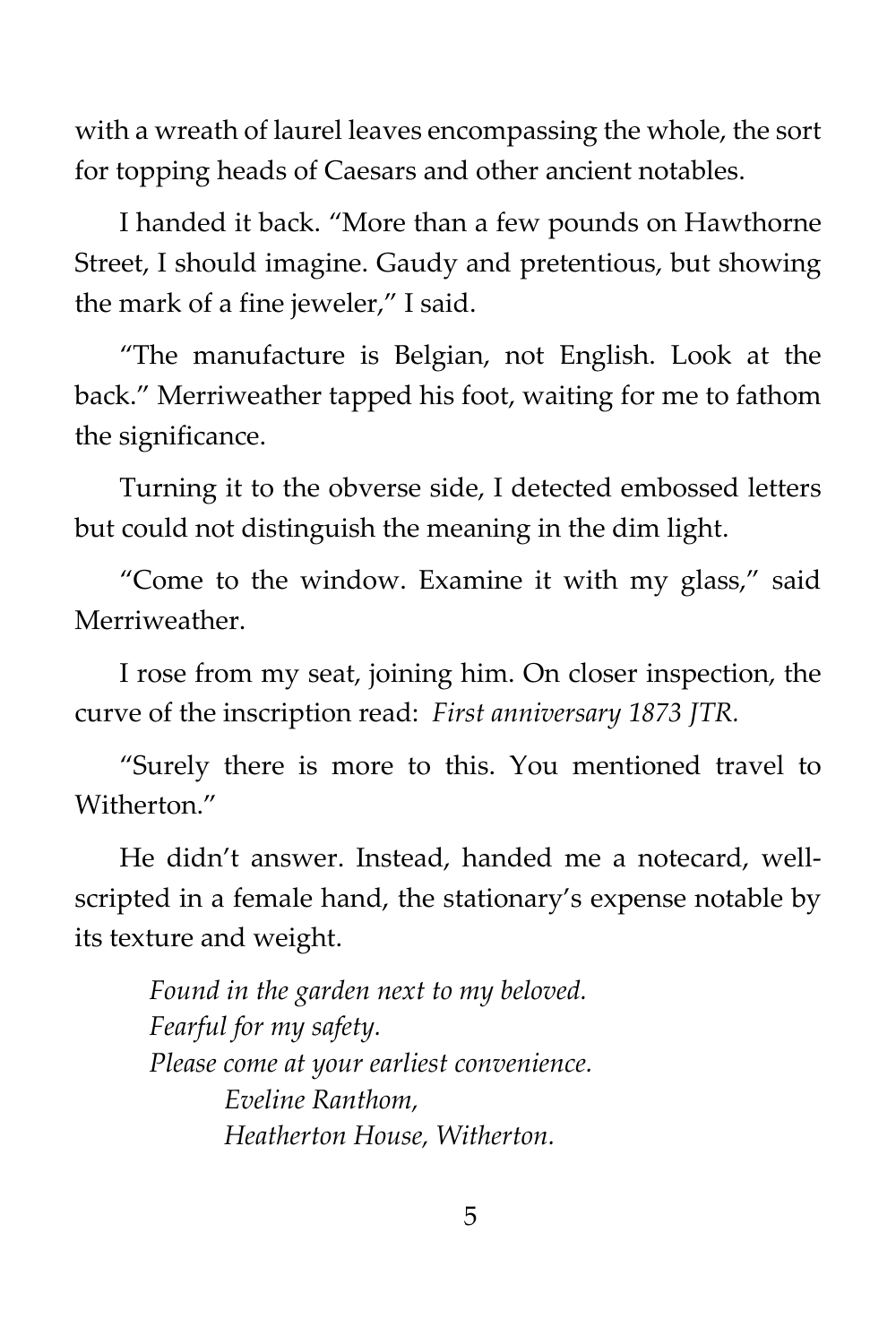"And the envelope?" I asked.

He passed it to me. A pale-yellow packet sufficiently sized to have encased the broach, blue wax seal at the flap broken. *Merriweather Tomes* scripted on the outside in the same handwriting as the card. Nothing more.

"The messenger?" I inquired.

"A houseman. Well dressed and of acceptable deportment, but sweating like a Welshman making a coal delivery. I gave my reply before his leaving. No more than six words passed between us."

"Early this morning, you say? How did he arrive?"

"By Hansom cab. I noticed from the window, hearing hoof clatter and voices below."

"Surely not the entire way."

"Night mail train," said Merriweather. "The red stamp on the return stub tucked into the wrist band of his glove gave evidence of it."

I never occasioned to see a color-stamped ticket and so assumed the midnight rail tickets are marked in such a distinctive manner. One learned not to question Merriweather's observations and conclusions unless having time for extended explanation and lengthy dissertations, which might begin with the seven days of creation.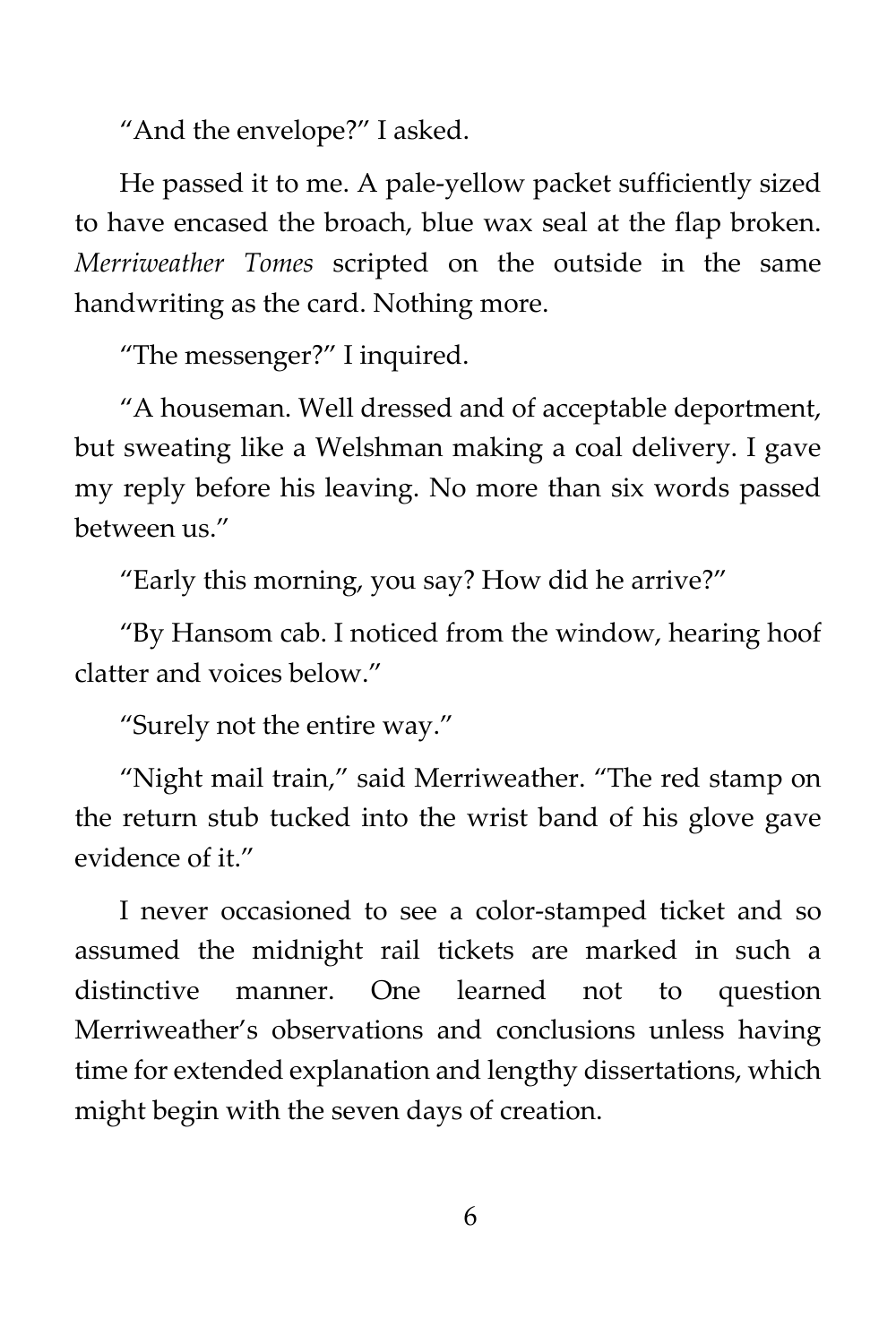I made a frantic scramble to follow Merriweather's longlegged stretch out the door and down the stairs.

\*\*\*

The common coach from Gladensburry Station deposited us next to a public house in Witherton, the sort one might describe as rustically charming as long as you put any intention to enter aside. Rather than ask directions and engage local conveyance to Heatherton House, Merriweather stepped to the boar's head sign of the inn.

Pint drinkers, wearing black armbands, filled the front room, all carrying the waterlogged demeanor of gamblers drowning their sorrows. I supposed a smaller congregation at this afternoon hour, as trade and craftsmen would inhabit their employment for a few hours more.

We settled into chairs at a back table. Every eye in the place struck on us. My friend cautioned, "Not a word, Grovers."

When our refreshments arrived, Merriweather raised his glass in salute to those around us, after which the inhabitants returned to their muted and somber conversations.

Words of "poor fellow, what's to become, and now we're in it" floated in the stagnant air. Obvious to even the least keen observer, Lord Ranthom's death shook the shutters of this township.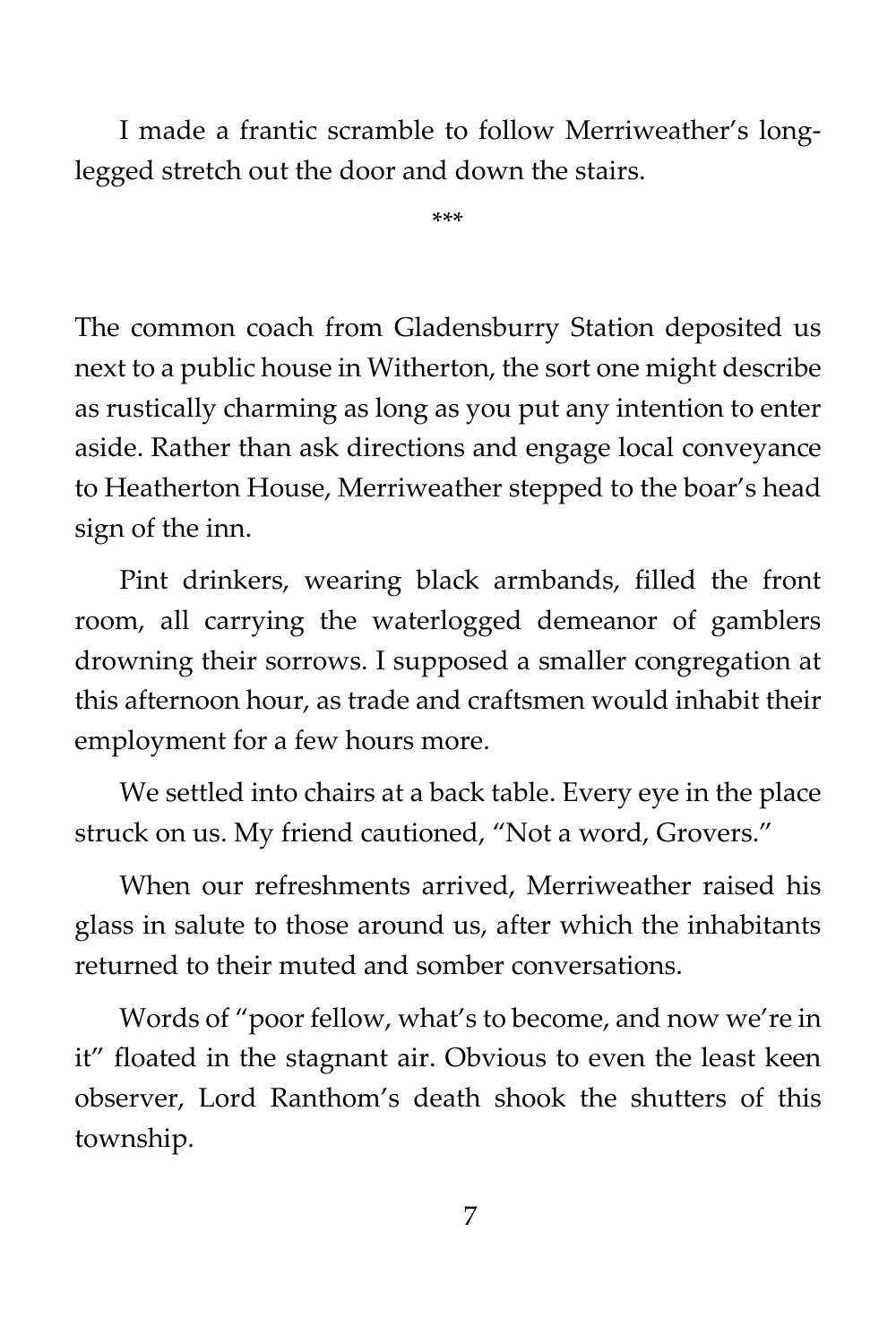Interrupting my first bite of cheese and buttered bread, a ruddy-faced rotund fellow fairly burst through the door. His eyes skipped over the faces of local mourners and landed squarely on us. Striding purposefully, his substantial shade fell across our table.

"Be one of you gentleman Merriweather Tombs?"

Merriweather tapped his chin. "Who might inquire?"

The interloper puffed up and announced, "Constable Smythe. Answer my question and be quick about it."

Knowing Merriweather would not tolerate this impolite intrusion, I requested of the man, "Is there an official charge?"

"Charge?" said he. "No charge, sirs. Though this is within my assigned capacity."

"What is?" demanded Merriweather, having no patience for vague pronouncements.

Taken aback at the challenge, the constable said, "My query, gentlemen, my query. I've been informed of your recent arrival and suspect you are the one to be expected." He pointed at our meager baggage.

"Expected by whom?" asked Merriweather.

"Lady Ranthom. I hold orders to escort you to the estate."

Merriweather insisted time be provided to finish our repast, pleasing me.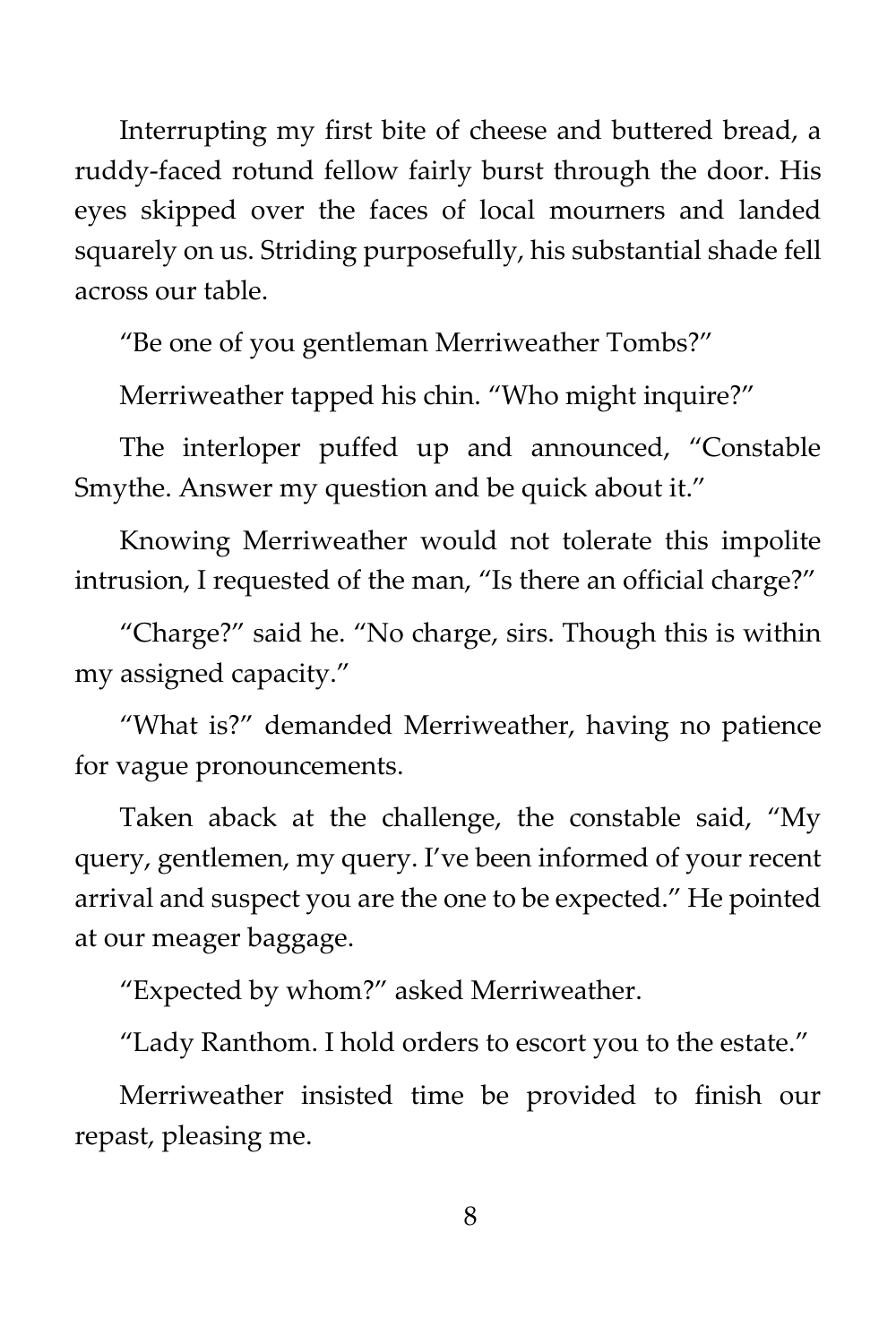Black cloth festooned the Heatherton House entryway and exterior facings around every window. Solitary candles shone from interior sills.

"I fear we are too late to make headway," Merriweather said as the trotter came to a halt.

"How so?"

"The decorations. I suspect it has taken the better part of a week to gather and post those mourning drapes. The further from a crime time has traveled, the less likely a satisfactory outcome will be forthcoming." He continued to sweep his practiced gaze over the tableau before remarking, "But then solving the case is secondary to our needs."

"Crime? The Lady's note made no mention of a crime."

"Highly inferred. One of passion, coin, or both, I speculate. Though cold revenge is not out of the question."

I made no further inquiry as we set foot to ground, met by two gentlemen in tailcoats, top hats, and red silk lined capes, anticipating the rising chill of approaching evening. One, recently into his adult years, the other presented as a man of dignity and grey-headed experience.

"Mr. Tombs?" asked the younger.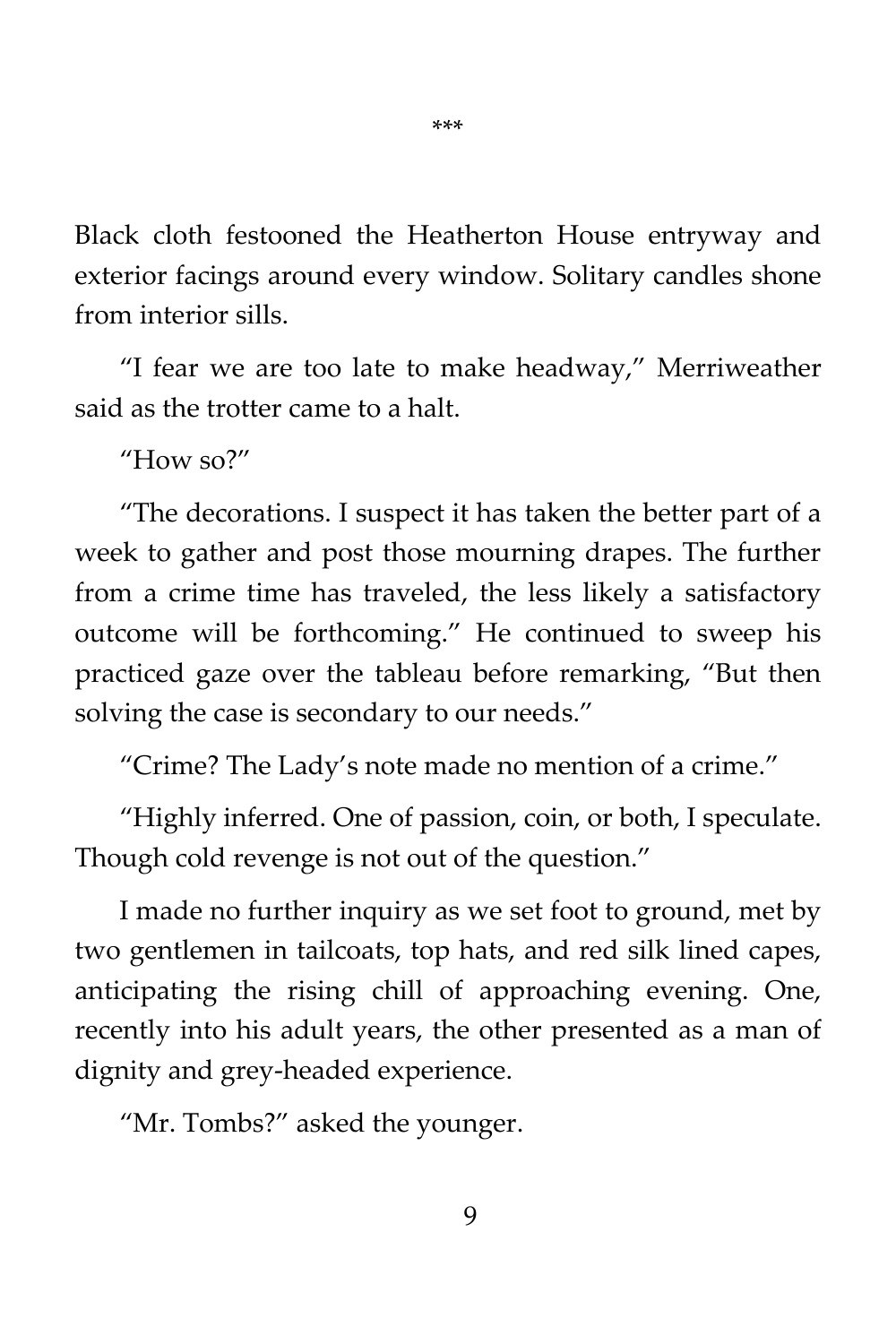In answer to the question of identities, Merriweather signaled with gloved hand they should address him. "This is my associate, Grovers Mill."

Once past the oak portal, the gentlemen surrendered their coats, capes, and hats to servants, ours similarly collected and managed away with baggage from the carriage. A houseman drew open the doors into a drawing room suitable for smoking and drinks. No sooner than three steps in, Merriweather somberly intoned, "Facts." He prided himself on the economy of spoken words.

The youngest of the pair glanced at the elder, received a nod, and began. "I am Harold Ranthom, nephew of the late Lord." Thumbs tucked in waistcoat, he gave a slight head tilt to the older man. "This is Sir Robert Carruthers, the estate's solicitor. He's agreed to attend this… this rather… complicated family matter."

Three of us sat while Merriweather meandered the room, browsing the mantle, looking at mementos, artifacts, and small framed photographs. Walking past the bookcase, his fingers ran under each waist-high shelf, looking for a release catch to a hidden alleyway between the walls. A habit of his, I have noted. Not finding one, he withdrew his pipe and pouch to prepare his smoker. We waited without comment, watching the mechanics of the ritual until the abrasive friction of his match broke the spell. He puffed up a blue cloud of Kentucky Orlik. "Facts," he repeated.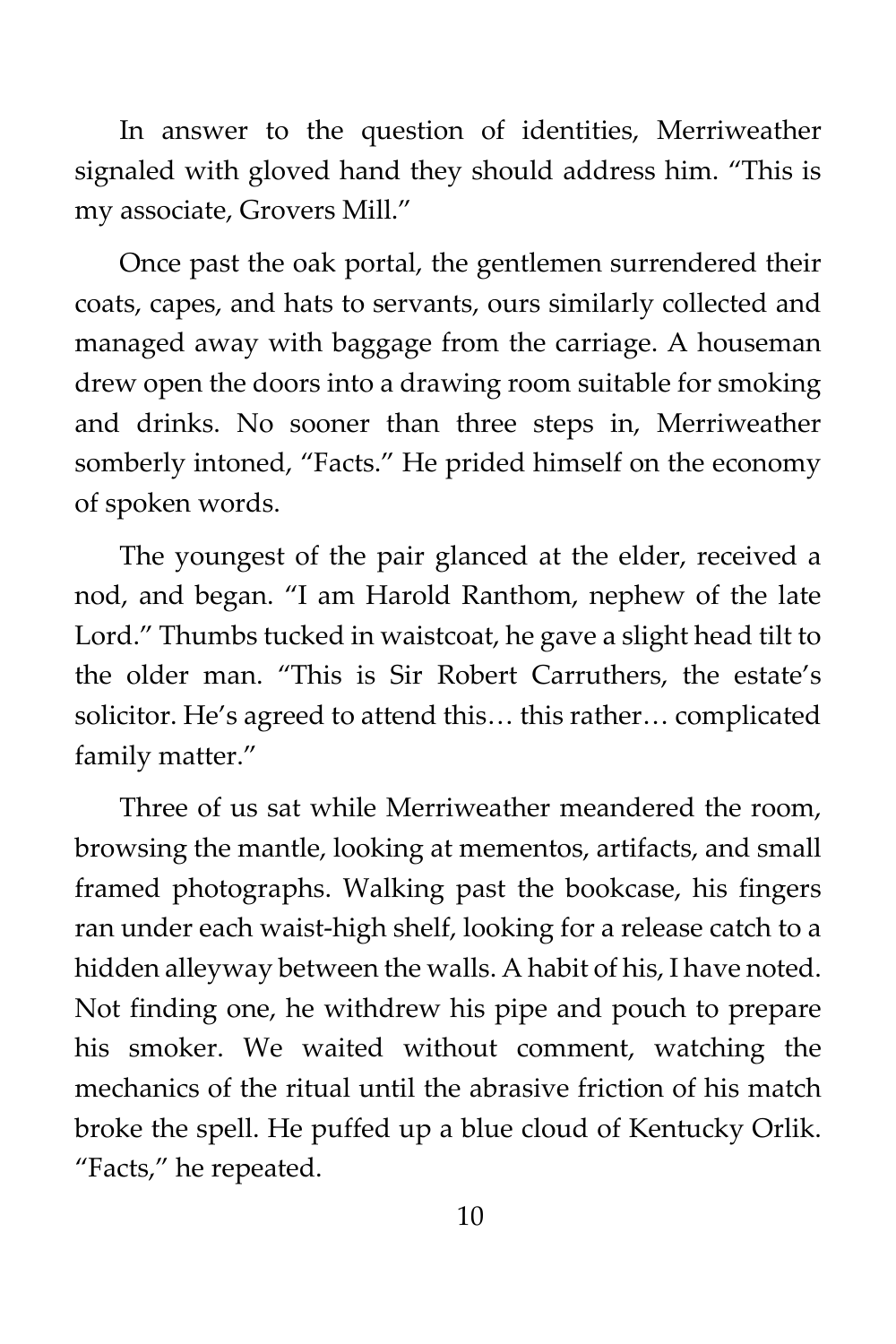Harold's right knee bounced as if prepared for a sprint, and so it must be, a run of words in need of loosening if only to move beyond preliminaries. "My uncle, Lord Ranthom, perished this past Monday while attending his roses in the garden. An avid horticulturist, he held great excitement in the annual blooming now starting. I have a similar enjoyment in flower study, but not as rabid as his.

"The hound master found him in the greenery behind the stables. The doctor reported the cause to be from a heart condition of several years, one that prevented exertion beyond that of moderate flower tending."

Merriweather raised his hand to request a pause. "Time of day the body discovered?"

"A few minutes after eight… in the morning," Harold replied.

Merriweather arched a single eyebrow. "I should like to speak with the dog keeper."

Sir Robert rose. "See here. An inquisition has been held and concluded. There is no need to investigate further. Your presence is at the behest of Lady Ranthom on another matter altogether. One I have objected to as being a spurious fantasy sprung from a young female mind that has been further weakened by distress at the passing of her husband."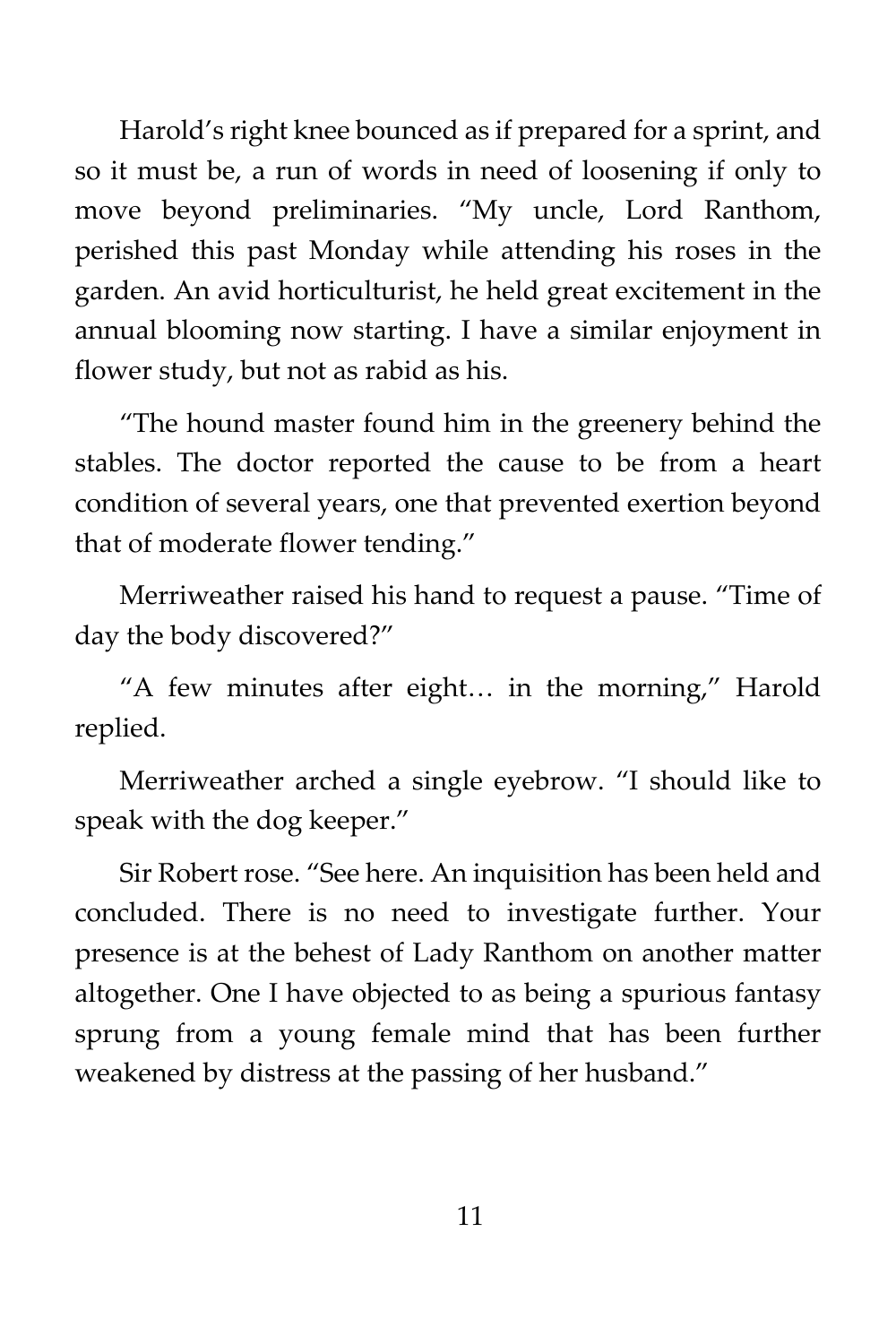I noticed, and I'm sure Merriweather did, when the nephew turned his head toward the window, taking the expression of catching a whiff of the wharf at low tide.

"How young?" asked my friend.

Sir Robert took the lead, seemingly to spare Harold. "Pardon?"

Merriweather tapped his pipe against the wainscotting. "What age is Lady Ranthom?"

"She recently passed her twenty-fourth birthday," said Sir Robert.

"And Lord Ranthom?"

"A man in his fifties." The solicitor growled at the impertinence of this questioning.

I watched Merriweather tap his fingers on the mantle as I'd seen him do many times. Counting. Remembering the date on the back of the broach, I determined Lady Ranthom had not yet been born. Lord Ranthom would have been in his twenties, an age ripe for adventure and romance in a man's life.

Merriweather's pipe tapping transferred to his foot. "And what of his first wife?"

The opportunity for an answer was interrupted. "I believe these gentlemen are here to see me." The bright, lyrical voice from the doorway matched the form and figure of its speaker, undoubtedly Eveline Ranthom. Except for Merriweather,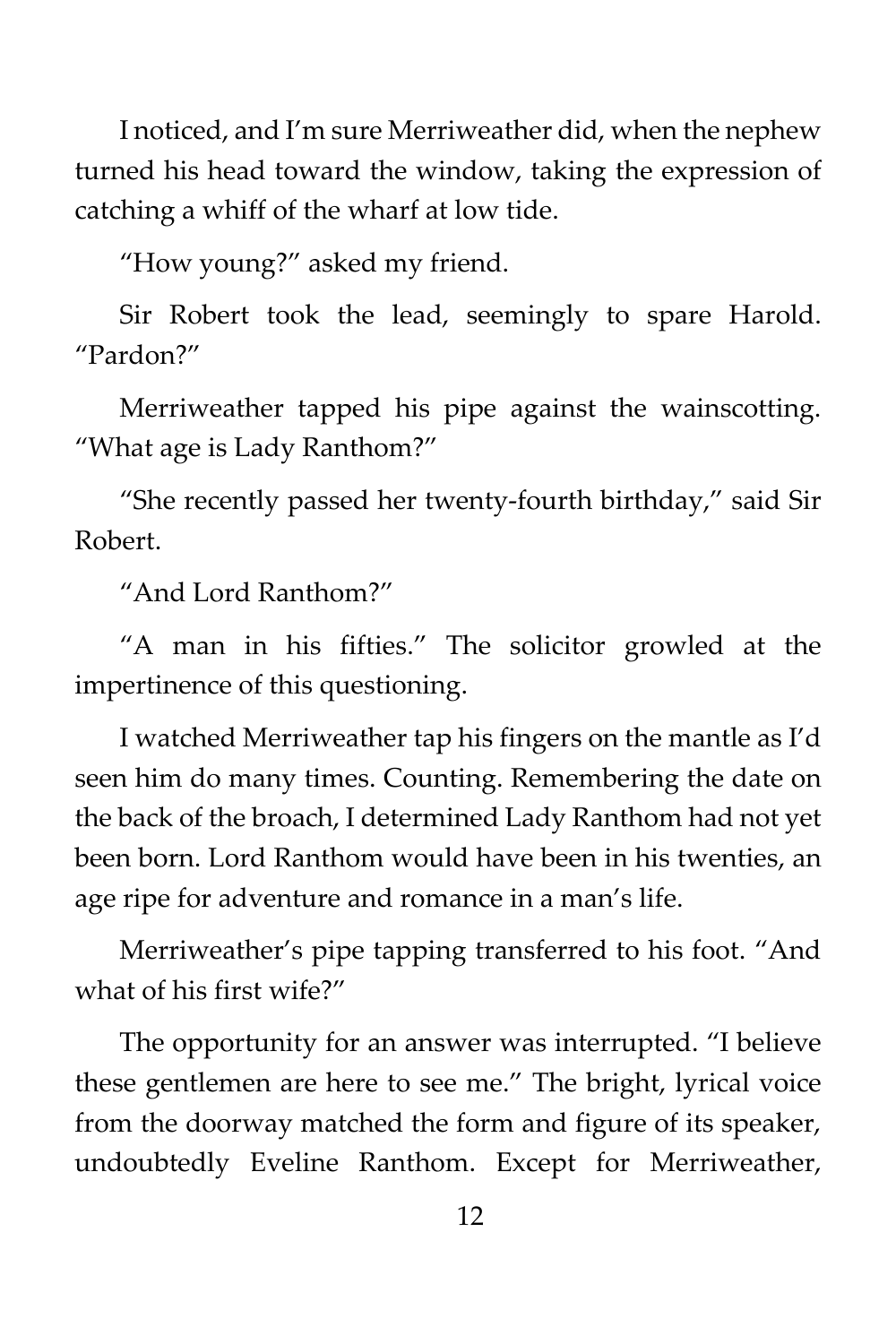everyone stood to greet the lady. He already vertical, finger stroking one of the African ivory tusks that framed a suit of armor between two windows looking out at the back garden.

Sir Robert cleared his throat. "Dear Eveline, we thought it best to provide the inspector…

"Scientific investigator," said Merriweather.

"… investigator with a perspective concerning…."

"Jameson's murder?" interrupted Eveline, her brow and chin rising in challenge.

In the pause, I considered her demeanor and attire quite curious. Her nephew and solicitor wore mourning suits, and the servants we encountered turned out in similar black. Her pale-yellow gown with periwinkle accents pulled securely to her lithe figure, though not in any sense vulgar. It would seem no less startling if she appeared in jodhpur, boots, and velvet riding jacket. Neither her face nor fashion conveyed the least element of bereavement.

She flowed into the room, a refreshing feminine breeze, ignoring all, stopping next to Merriweather, who wore a sanguine expression a statue of Aristotle would be pleased to adopt. Tucking his arm under hers, she implored, "Make these bores leave so we may have a candid discussion. I've sufficiently enjoyed Robert's and Harold's dreariness these past few days."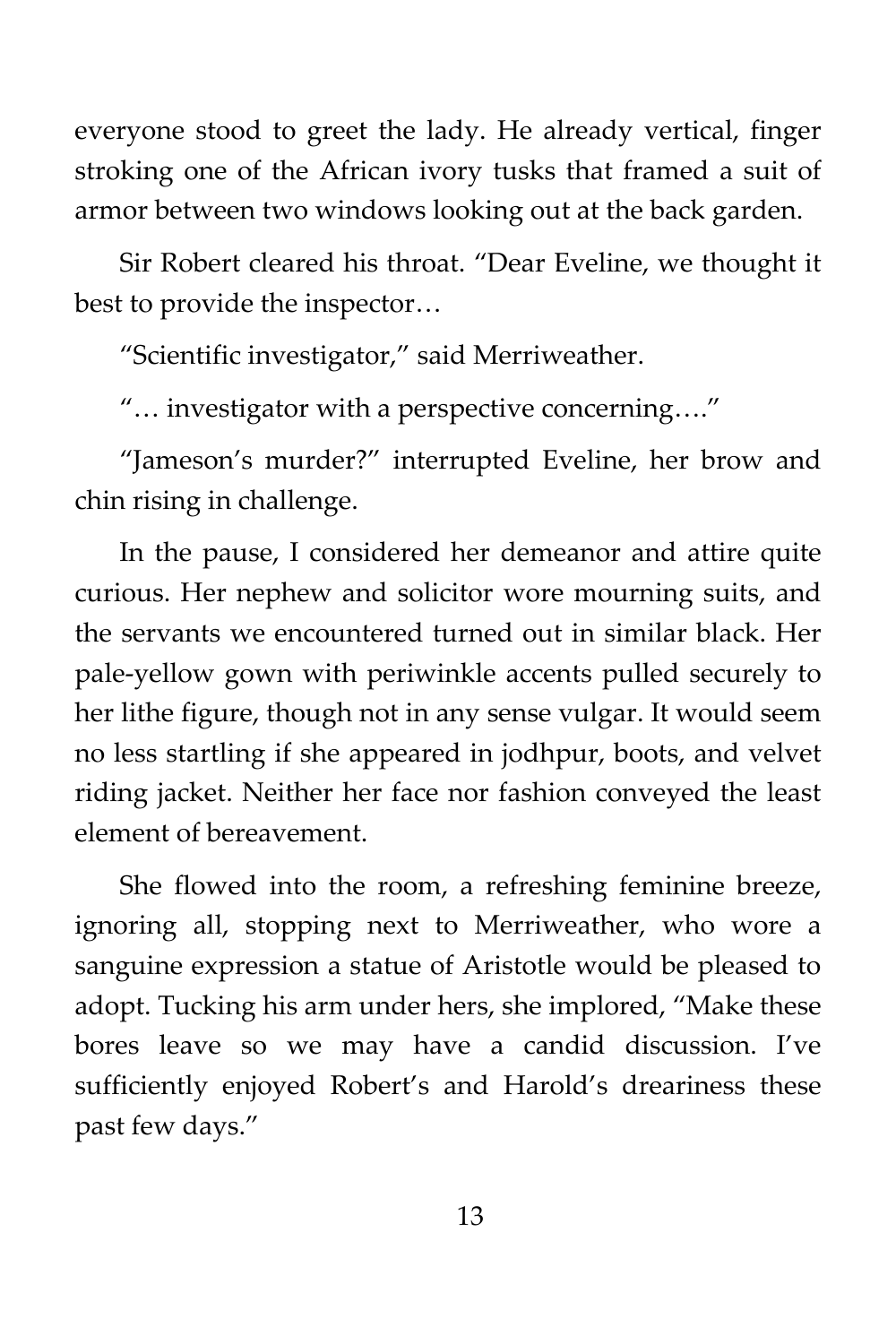I hadn't a clue how she knew which of us was Merriweather unless she had listened at the door for a period. Sir Robert made to protest, but Harold touched his sleeve and nodded toward the foyer. Both men yielded a slight bow to Lady Ranthom before making their exit.

When the doors closed, she said, "Come sit with me, dear sir. I'm fatigued by the solemn ceremony haunting the manor. I would enjoy a few honest moments not to hear family skeletons marching past."

"Why do you suspect murder?" Merriweather asked.

Why, indeed. She held the confidence of a colonel, ready to rout a rabble of upstarts. Her slight accent sounded like those professionally trained in cultured English language, not having learned it in childhood. Perhaps a Midlands convert?

Lady Ranthom executed a twirl away from Merriweather. "They hated him. All of them. Would it be so far a stretch that I am next to be dispatched?"

A Houseman entered our conversation. "My Lady, your guests have arrived."

Lady Ranthom put finger to chin. "I must attend."

\*\*\*

"Do you believe her?" We took a respite from the journey and interrogations in rooms provided for our stay, the evening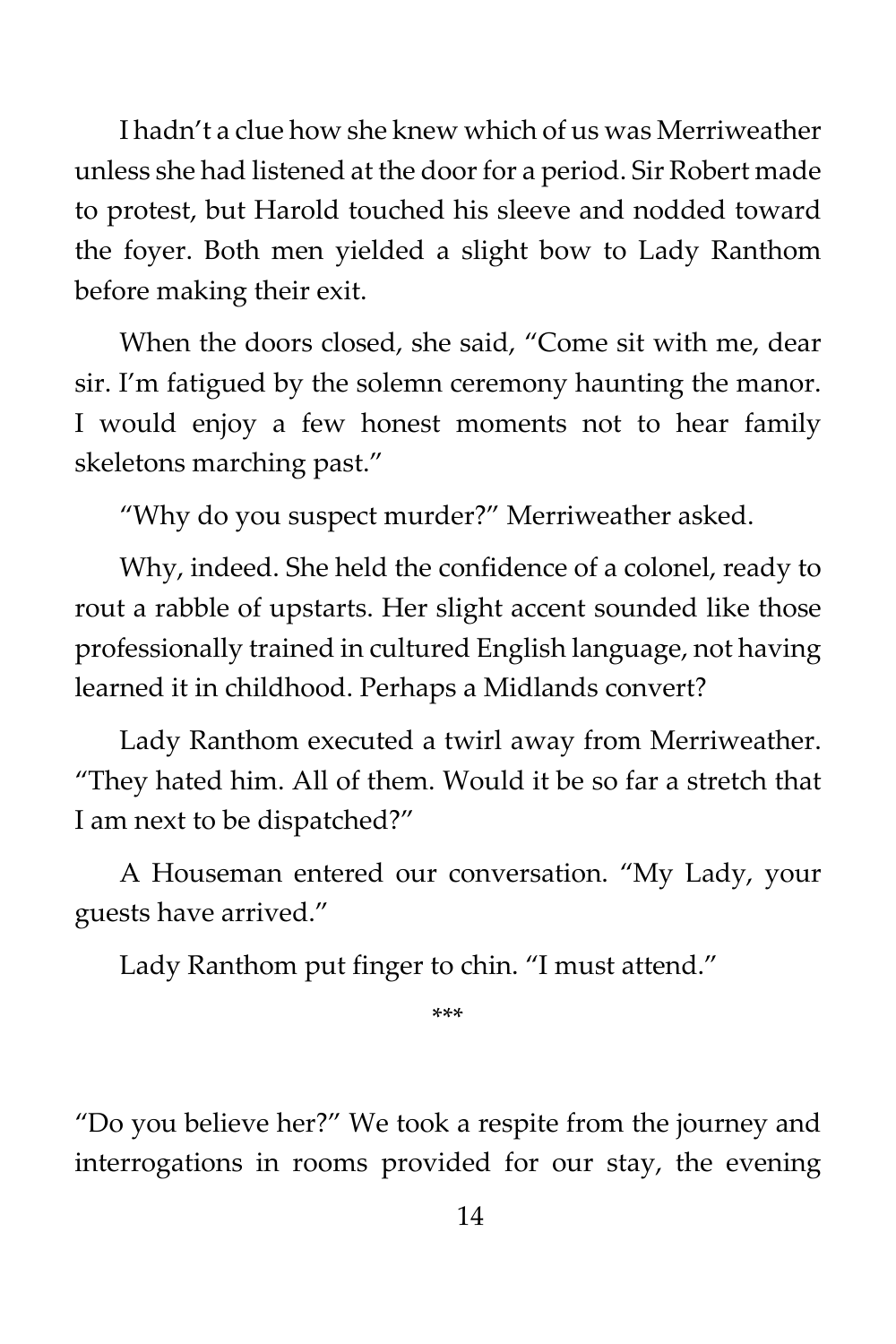supper announced as two hours yet further. Lady Ranthom's words held little to latch onto other than wisps of suspicions.

"I would like an opportunity to inspect the will and converse with her lover. Surely, she has one, being so full of fire and considering her deceased husband's lack of prowess for conjugal activities."

His first pronouncement seemed logical. However, the second appeared a long leap in my mind. However, I've come to trust Merriweather's vaults more than a coin toss. "Whom do you imagine?"

He waved his pipe at me. "The list is necessarily short. He wouldn't be an overly coarse man or too distant an acquaintance of this house, either residing on the grounds or one to not raise questions at coming and going. Perhaps a frequent dinner guest, perhaps even the vicar or son of an invading family, settled here in the last generation."

I found it unpalatable to suggest such a breach of the cloth possible.

"Relax your brows. They give away your thoughts. There are several photographs on the mantle. One, a young fellow of the dog-collared clergy, another a youth in hunting attire holding a shotgun. The Lord and Lady posed in each of those congregations, telling of their recentness."

"It is noticeable you have omitted the nephew from the list."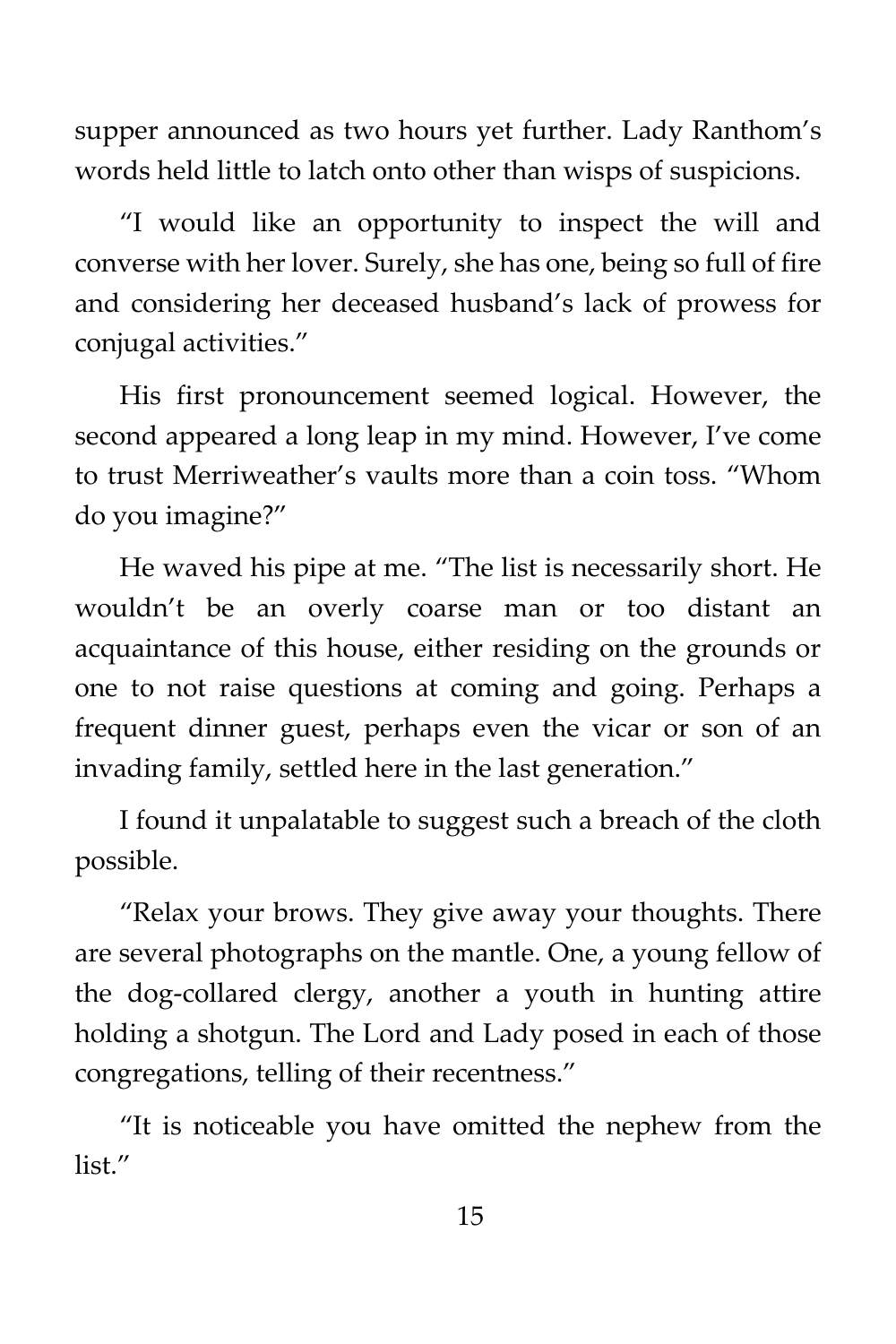"Easily relieved of that accusation. Did you notice the purple of his cufflinks and watch fob?"

"I fail to see the relevance."

Merriweather sat up from his reclined position on the bed, taking the pose of a visiting Oxford professor. "Just so, Grovers. A color affectation effeminates take to identify each other in the city. That tags him as one who would not frequent rural areas such as this, where his preferences would not be well received by the peasantry, let alone into the bed of such a vivacious young woman."

"And what of her fears?"

"More information is needed. I am sure to be watched by the house staff and my movements reported to Sir Robert. While I inspect the rose garden, slip down the back stairs to the library for a copy of *Burke's Peerage*. We'll give it a thorough study this evening after cocktails. Do you have a spare ascot?"

\*\*\*

Dinner was laid out for eight with sideboards of sufficient bounty for twice that number. It presented a magnificent cornucopia since I'd not eaten anything of note since breakfast. The head of the table stood conspicuously vacant, its chair swathed in black ribbons and tipped inward against the table's edge. A single wine glass dressed in a dark lap cloth rested on the vacant place setting.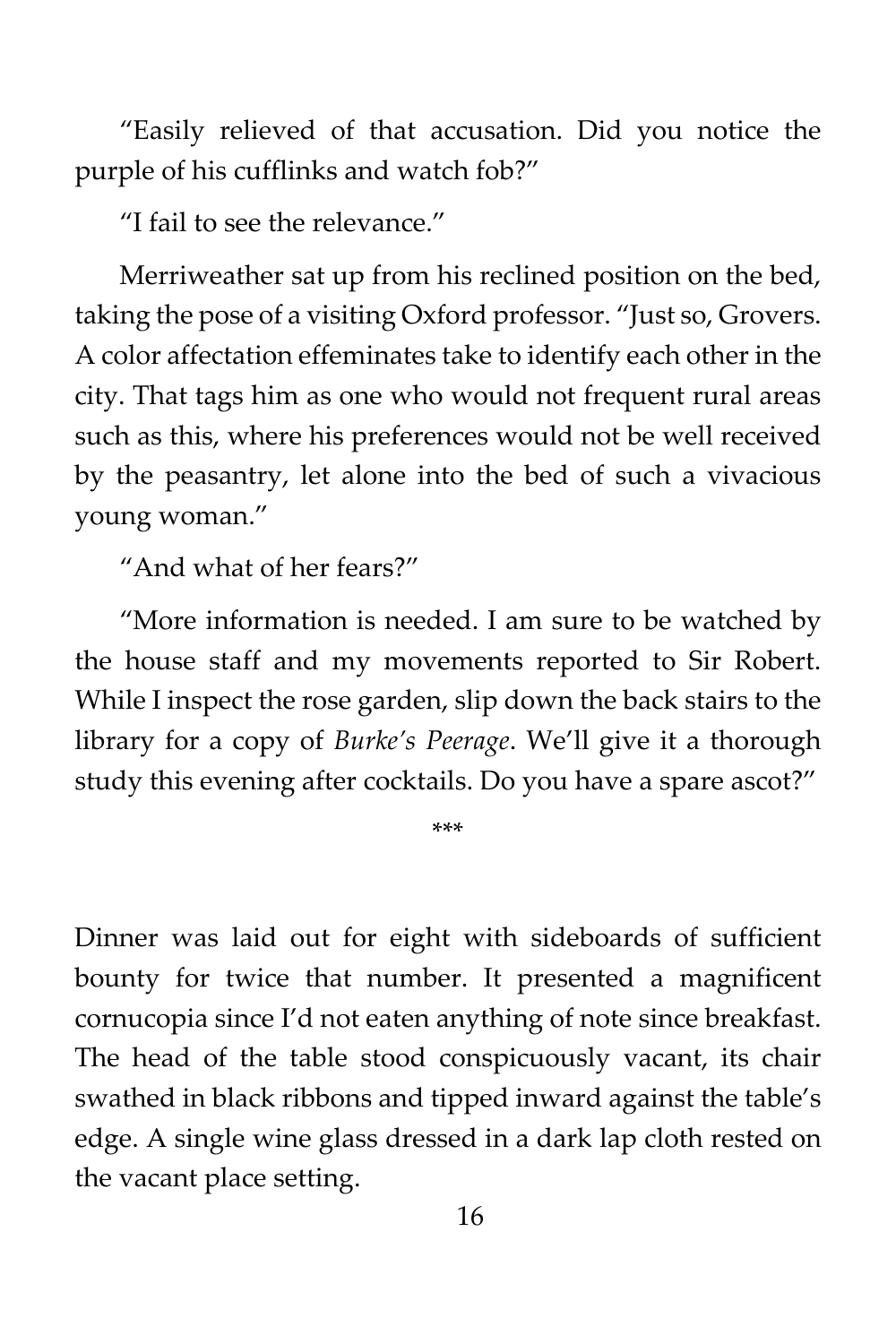The previous interrupting guests, Mr. and Mrs. Grendine, a middle-aged couple from a neighboring estate, presented at table. He of erect but casual bearing, and she an attractive yet frail presence, possessing an accent from across the Atlantic. By their countenance and reception, they were more than familiars of the Lady, though Harold exchanged only light politeness toward them as we seated.

An excellent broth served with slivers of shallots, and goat cheese peels whetted my pallet. As those dishes cleared, the evening was speared by a woman's high and continuous scream from the garden. Merriweather gave a start, whispered quick instructions to me, then dashed out in the sound's direction, followed by Sir Robert and Harold at a hasty pace. The neighbor dinner guests rose but did not follow.

After completing my assignment, I made my way to the source of the night's excitement, finding Merriweather studying a body that lay beyond the hedges. Lanterns provided illumination. Sir Richard attended, though I noted young Harold's absence. The Lady's fear may have some grounding.

Off to the side, some paces away, a kitchen maid trembled in the arms of an underbutler.

"Have you touched anything?" Merriweather asked the young woman.

"No, sir. Thomas is as I found him."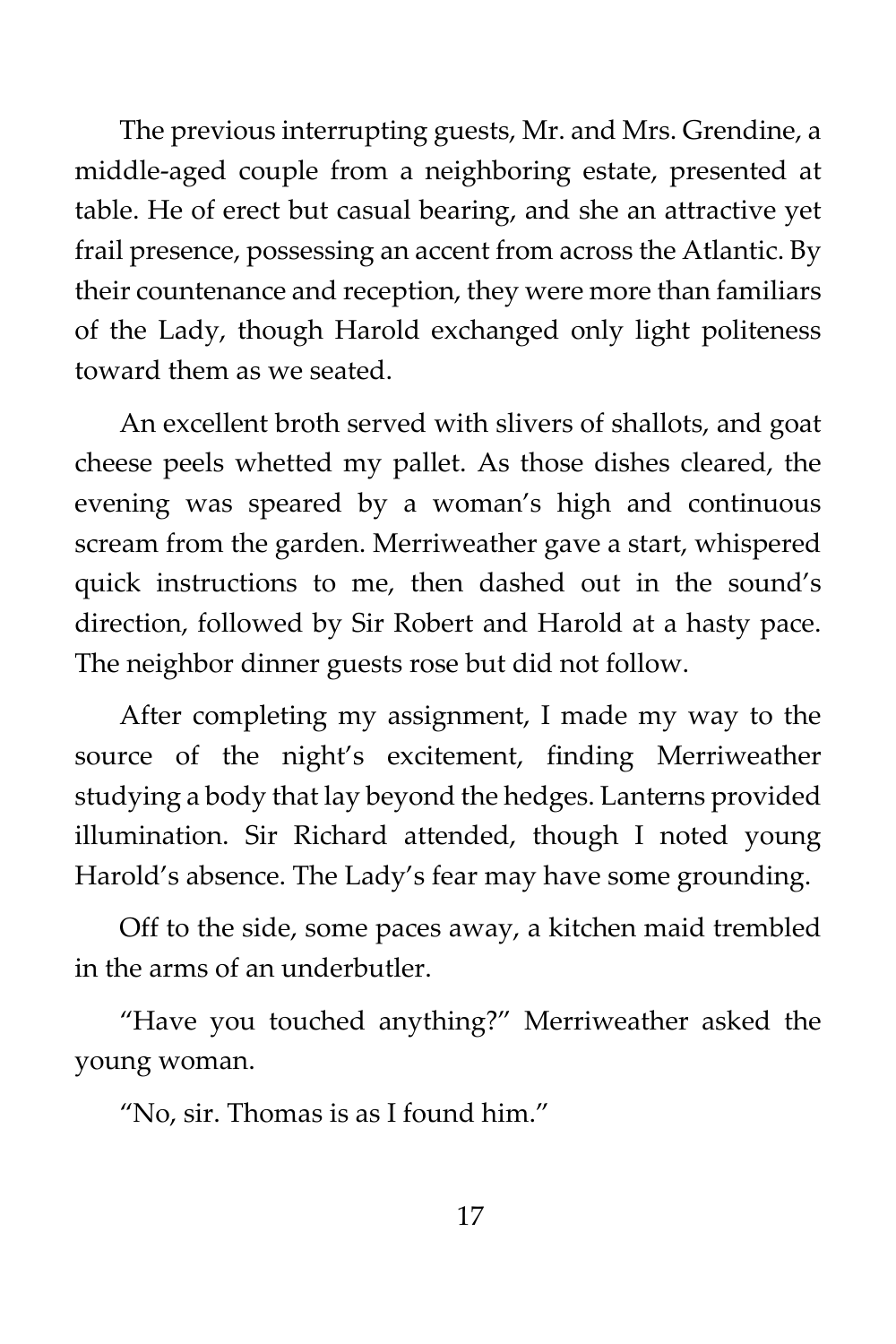Merriweather knelt to examine the hound master's corpse, as I've seen him do with others of the recently deceased. No natural heart problem on this occasion. A knife proudly protruded from his back.

He motioned me to stand clear. "We've not much time before authorities arrive and damage the evidence. Move to the other side and check the ground for anything unusual. Even a button or a footprint may prove sufficient to identify the perpetrator."

"Bring more lanterns and post a guard," I directed the yardman, a person I considered a least likely suspect, he being on the enfeebled side of life, not one with the energy of a knife plunger.

"A regimental blade," said Merriweather. "And the actor trained in such things. Notice the angle. An amateur would hold the article thusly." He made a motion with his fist tight, descending downward from above his head. "A most ungainly path, with the least power and the most obstructions. Our man, assuredly a man, held the thing at waist level, struck upward to miss the boney structures, and sliced into the soft organs to initiate a fatal bleed. He clasped the handle as a straight extension of his arm."

"My dear chap, I don't see how you can brush away half the human population as the culprit."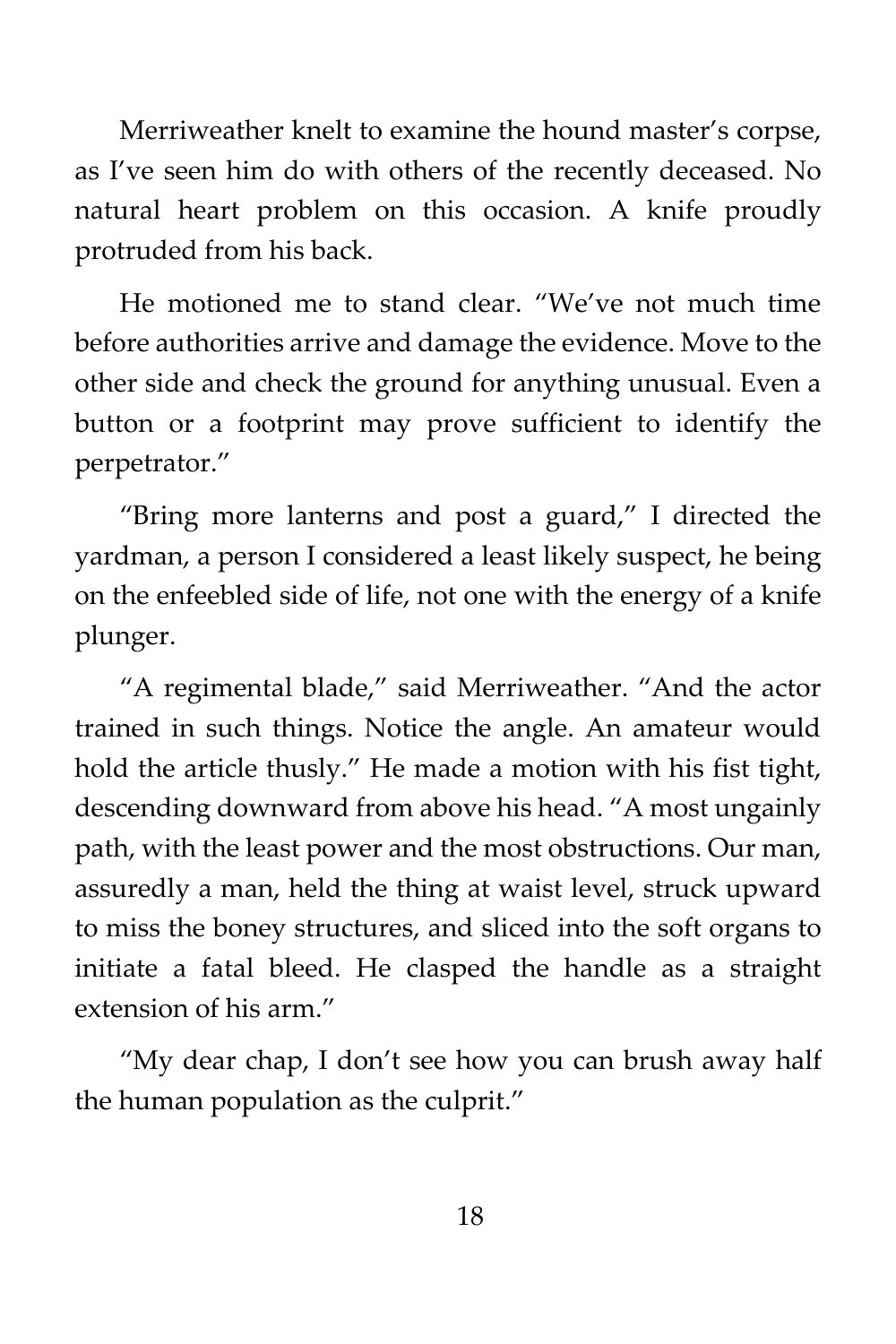"The weaker sex hasn't the strength to penetrate a knife to the hilt through three layers of rough loomed woolens. And the final push would necessitate a grasp around the neck for leverage. Observe the man's neckcloth. It has twisted from his front by such action?"

I searched the side opposite, finding nothing save scuff marks on the ground.

\*\*\*

One can feel the double grief now laid on this house. The houndsman was well liked and, by all reports, faithfully served. Before joining Merriweather at the scene, I escorted and instructed Lady Ranthom to remain locked in her chambers, opening only to her most trusted women staff. Locked in with her, Mrs. Grendine attended. I stationed her husband as guard in the hallway after considering his fitness for the assignment. On being informed of the events, her previous gaiety and flirtatious manner fled, leaving her shaken with future uncertain.

Merriweather did not wait for the High Sheriff before instituting our investigation, interrogating the doctor summoned for examination and opinion.

"Less than a minute, I suspect," offered the physician in response to Merriweather's question of how long before the internal bleed brought unconsciousness, then death. The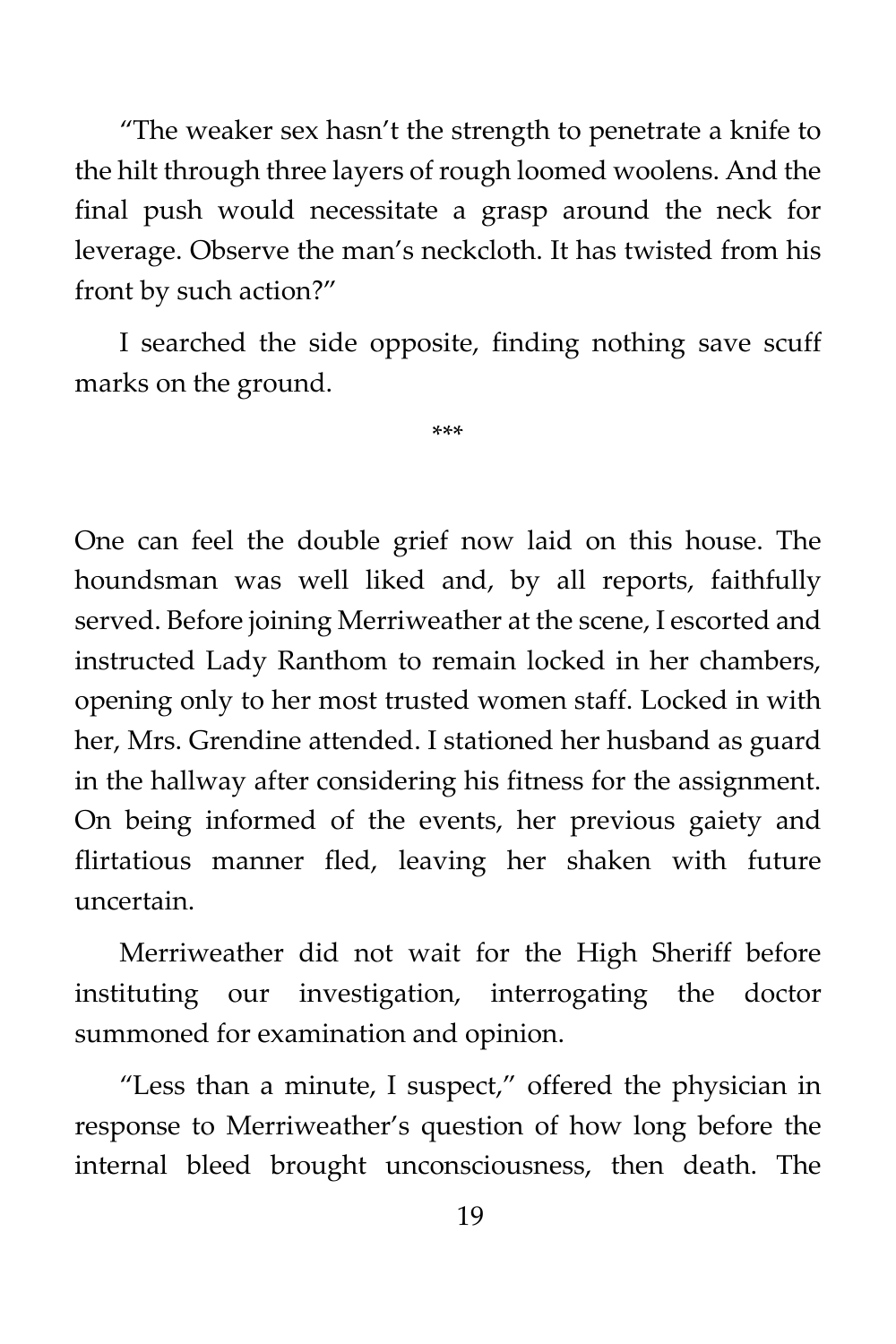physician withdrew and cleansed the knife of foul blood and probed the wound, measuring the depth. Since the dagger pierced a full six-inch length of the blade, I failed to see the need for the probing, except as adherence to some required medical procedure.

"Time of death?" Merriweather asked.

"By the lividity and extremity evidence postmortem, time of death can only be ascribed as between four and eight this evening."

Merriweather produced his pipe. "I place the time at precisely six and no later."

The doctor stood aback and shook his head at this pronouncement. "Too exact."

Merriweather took on the expression of schoolmaster. "By your own estimation, this unfortunate fellow had time and reason to cry out at the assault. None heard or reported, yet that does not preclude one was issued."

The doctor remained dubious while I waited for my friend to expose his deduction. "At six, the township's evening bells ring out from every spire. I heard them myself this very night. Though not clamorous enough at this place so far removed as to mask a cry, the response of the estate's hounds to that awful racket would, in their cacophony, shield a banshee's wail. I've queried the butler, and he assures me it is a nightly occurrence members of this house well ignore. Another point in favor is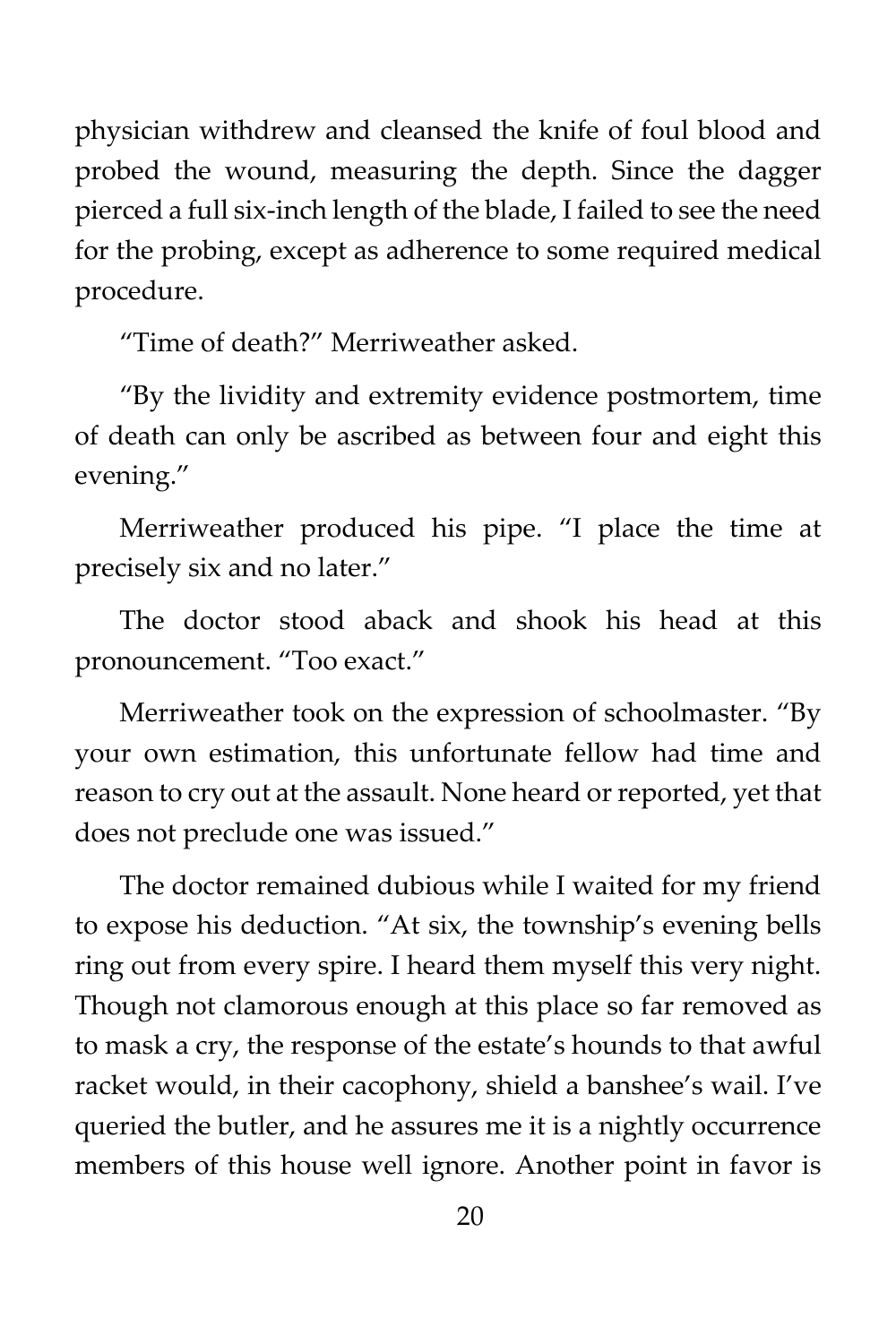the ground under the body lay dry while surrounding grass accumulated evening dew formed an hour after sunset."

While he canvassed the notables, I was dispatched to gather the whereabouts of the service staff during the time of the assassination. The kitchen servants vouched for each other and the underbutlers, having been engaged in the evening meal preparation. "If any person came or went by the kitchen door, I'd have noted it," said the chief cook. "There's no slippin' around in this house."

The main doors or those of the library and solarium could have been used, but the kitchen was the only door servants used unless delivering drinks, food, or messages to an assemblage on the patios.

The accounting of maids proved difficult. Several claimed sequestration in quarters, passing their personal hour before returning for night service assignments.

Merriweather confided we would involve the groundsmen in the light of morning. "No sense to make ourselves easy prey in the darkness. If any are absent after dawn, we'll have the culprit."

We spent the remaining hours before sleep prowling the house. He found interest in common items and collectibles alike. I trailed, not wanting to miss any discovered clues. None were forthcoming, or at least none mentioned. Satisfied, he made his way to the front stairs leading to the second floor.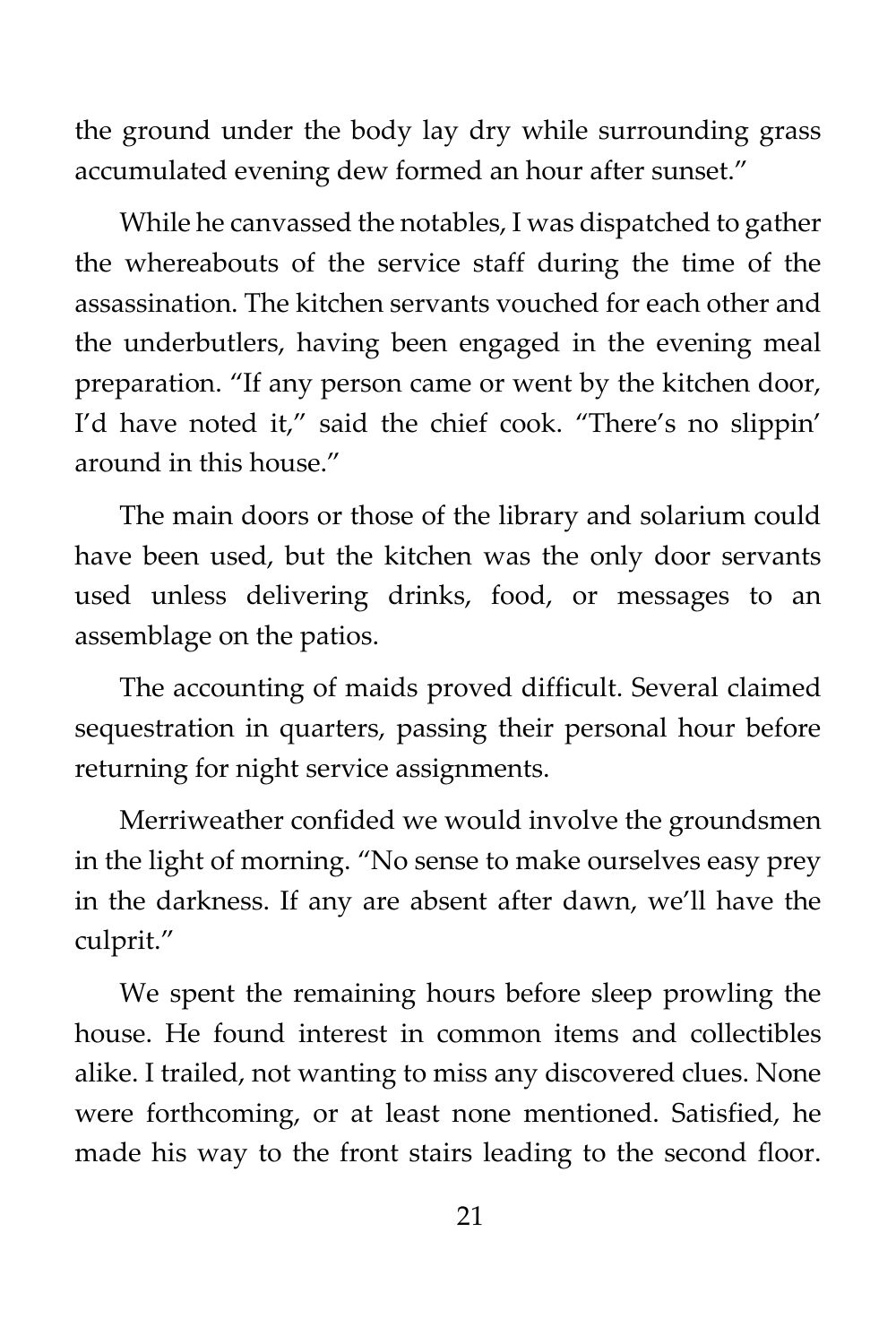Arriving on the upper landing, he turned right. I corrected him. "I believe our rooms are in the south wing, not the north."

"I have no interest in that direction. Lord Ranthom's apartment needs examination. Now that the house is settled, we may conduct without being questioned."

After we slipped inside, I searched his Lordship's desk and bookcase.

Merriweather marched to the dressing room. "Don't tarry. Look for anything unusual or out of place."

My search turned over nothing of note. Merriweather returned, clutching three medicinal bottles. "These are the brutes his physician prescribed. Back to our sanctuary."

Once so sheltered, Merriweather consulted his apothecary reference for a few moments. Satisfied, he bustled about with vials, microscope, and others of his scientific instruments, taking serious intrigue with rose buds and plucked petals. While he worked, he bade me read aloud the Ranthom family entries from *Burke's Peerage*. When I occasionally paused, I saw him holding glass tubes over a candle flame, scrunching his face, then moving on to prepare another tincture or such, adding a pinch of this and a drop of that until the mixture turned.

"Stop. Read that section again."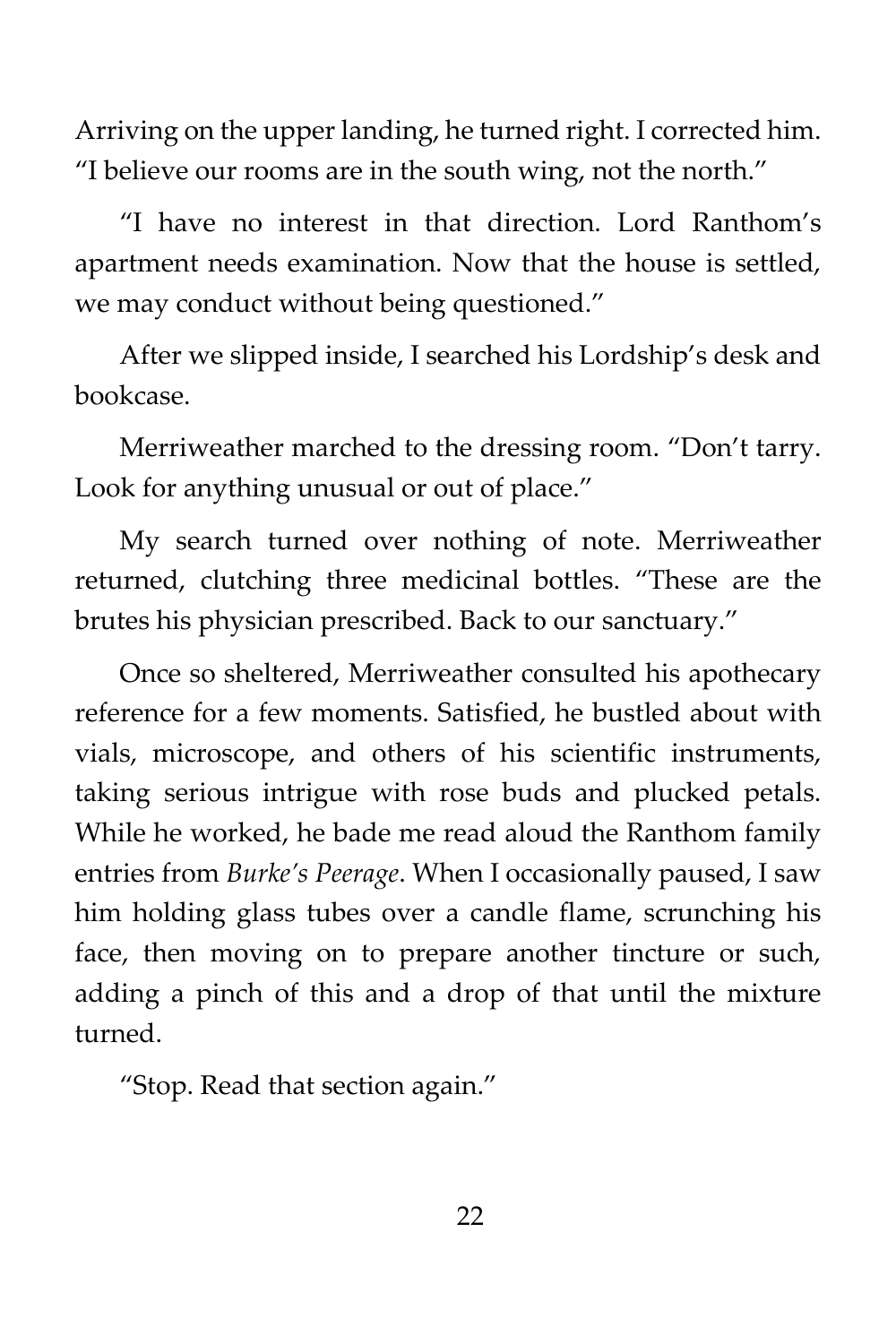I did so.

*Jameson Thomas Ranthom, eldest son of Lord Charles Ranthom, held rank and position at King Leopold II's court. 1871-1874. Sir Byron assumed the Lordship on the death of his father in 1875.*

I looked up at my friend. His face beamed.

"As I thought."

"How so?" I asked.

"The date on the Belgian broach, 1873. Indication of a romantic dalliance, I should think. Someone thought to return it, perhaps with a vengeance, though unlikely. You recall the quarter moon on the face? It's part of the Holenfasen crest, a family of Bavarian nobility."

"My dear sir, such a person would need foreknowledge of his passing, I hardly think—."

"You miss the mark, Grovers. Probably sent to him as a warning, or perhaps even a simple remembrance. It makes no matter when he came to possess the thing, it could have been years ago. I suspect he mused over it in private before falling dead from poisoning."

"And the method of poisoning?"

"You recall his nephew said Lord Ranthom liked to take in the fragrance of his roses. At his age, senses being dulled by time and tobacco, he would breathe in heavily to catch the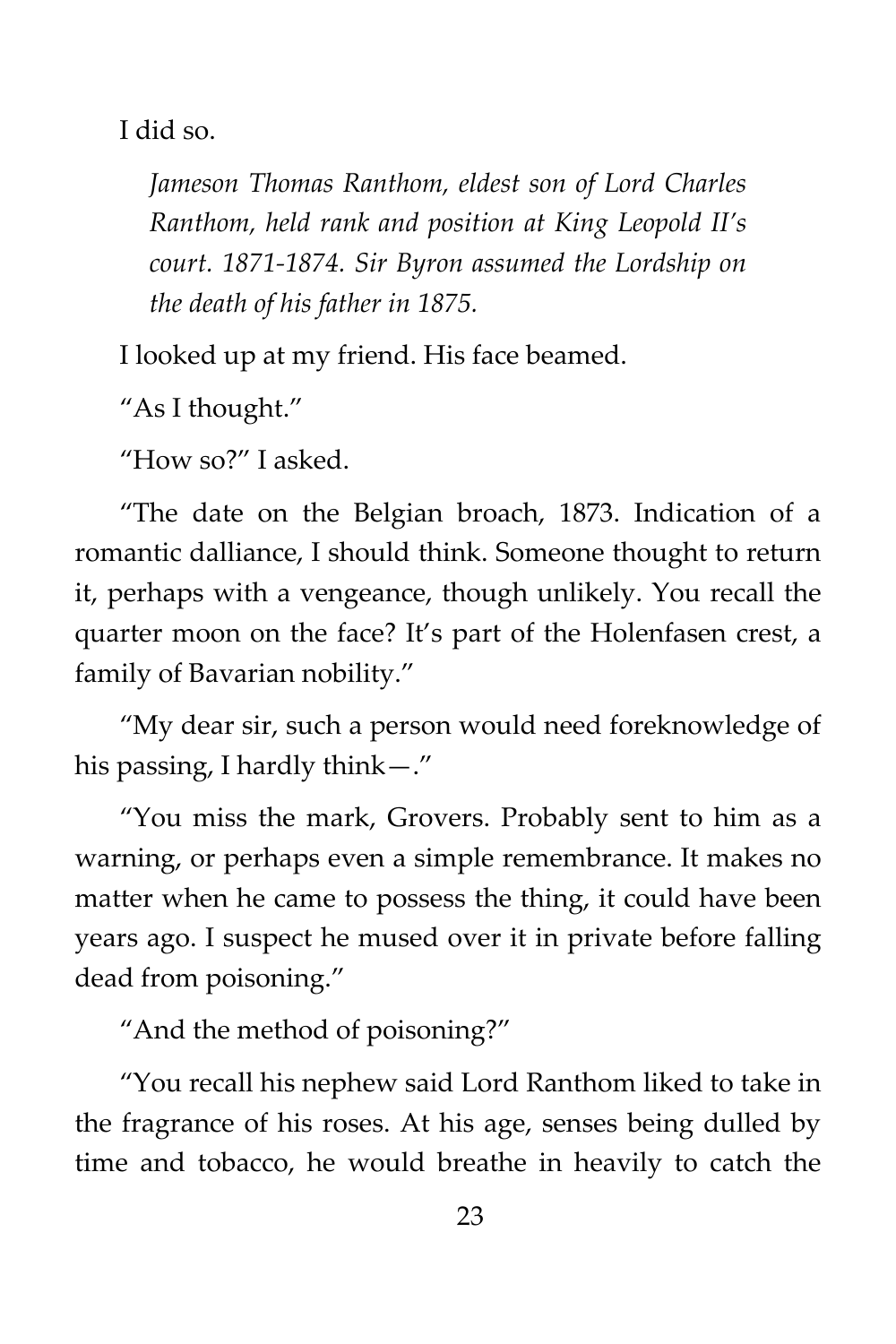odor." Merriweather held up a vial, amber liquid filling it halfway. "I took samples earlier this evening. The roses were dusted with ground berries from the Actaea alba plant, commonly called Dolls Eye. Quite deadly when inhaled."

I slept contented, settled to the occasion that ways and means existed to meet our ambition beyond solving the issues.

\*\*\*

In our private parlor on the train, I began my deferred interrogation of Merriweather. "How did you discover Lady Ranthom was with child and the houndsman being the father?"

"A simple observation. A house has an organic life of its own. The drawing rooms are the eyes and ears, but the kitchens are the orators, speaking volumes of past and present.

"From the cook, I learned of the ginger and mint tea delivered to the Lady's chambers every breakfast for the previous weeks. That bitter concoction is used as a calmative for morning sickness."

"And the root of your suspicions?"

Merriweather assumed a lectern posture informing he was quite pleased with himself. "Lord Ranthom may have been ill but not ignorant. In fact, he was complicit in the amorous congress. He'd married young Eveline, hoping to produce a male heir. Not an uncommon circumstance for a childless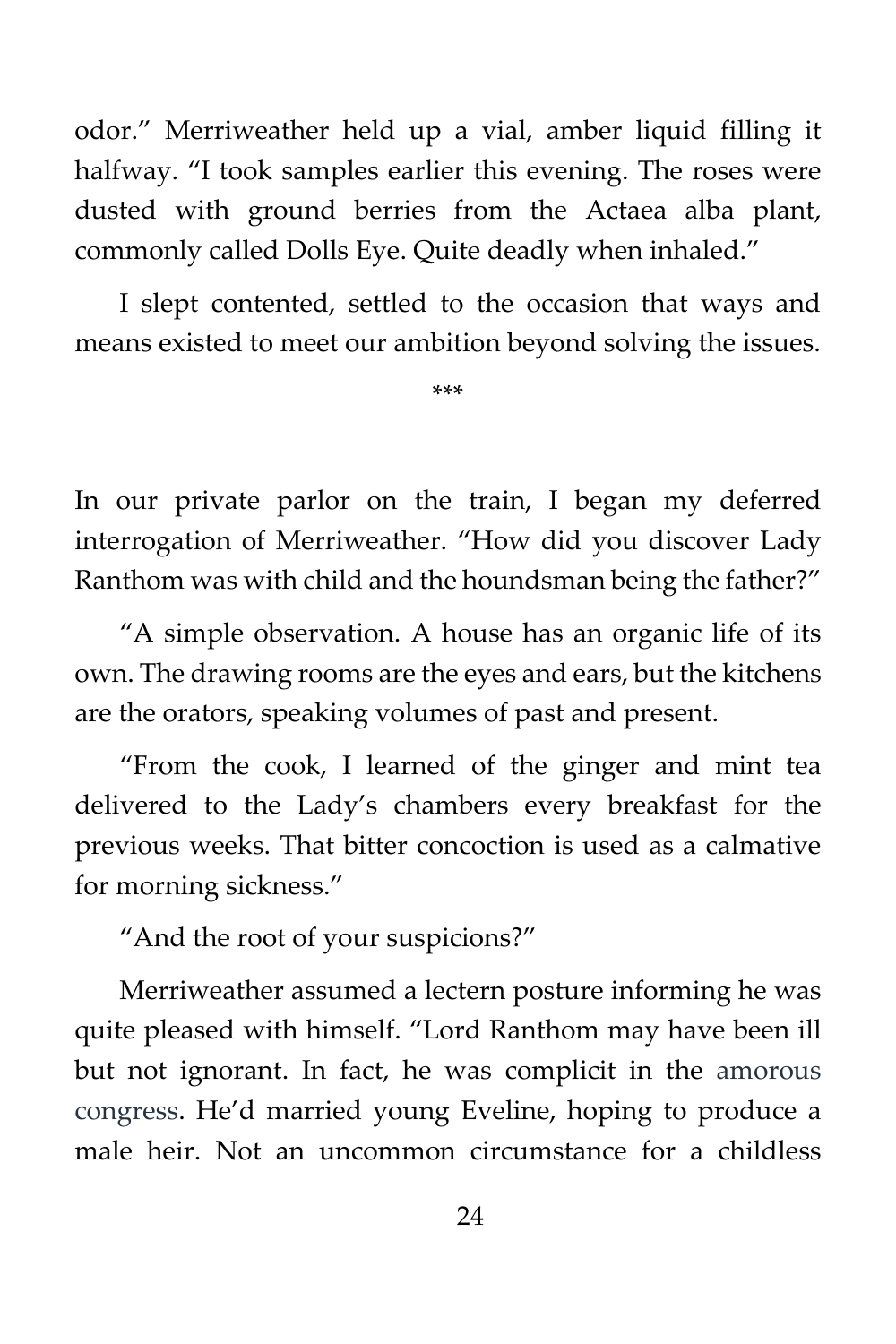widowed man in his position to take a young wife in later years. But medications the good doctor prescribed for his heart yielded sterility and impotence. That condition required another avenue to prevent the nephew from inheriting his title and taking a seat in the house of Lords, tainting the family name."

"From his sexual preference?"

"Hardly. Harold holds membership in Travailleurs Unis, a French Bolshevik club, under serious suspicion of fomenting rebellion in the working classes."

"And the houndsman," I prompted.

"Precisely. One who could be counted to provide the required heir breeding service and remain quiet unto death. His build and coloration matched those of his Lordship in his youth. A distinction I noted in a photograph on the mantle. Sir Robert divulged all when I pointed out the comparison. The trail is obvious. Thomas was the illegitimate son of Lord Ranthom, born in Belgium with arrangements for the boy to be raised away until the age of ten. That lady, I suspect, was the youngest sister of Marie Henriette Anne, King Leopold's wife. The broach undoubtedly accompanied the child as proof of linage."

"Since Lord Ranthom is now deceased, what if the child is not male? What then?" I asked.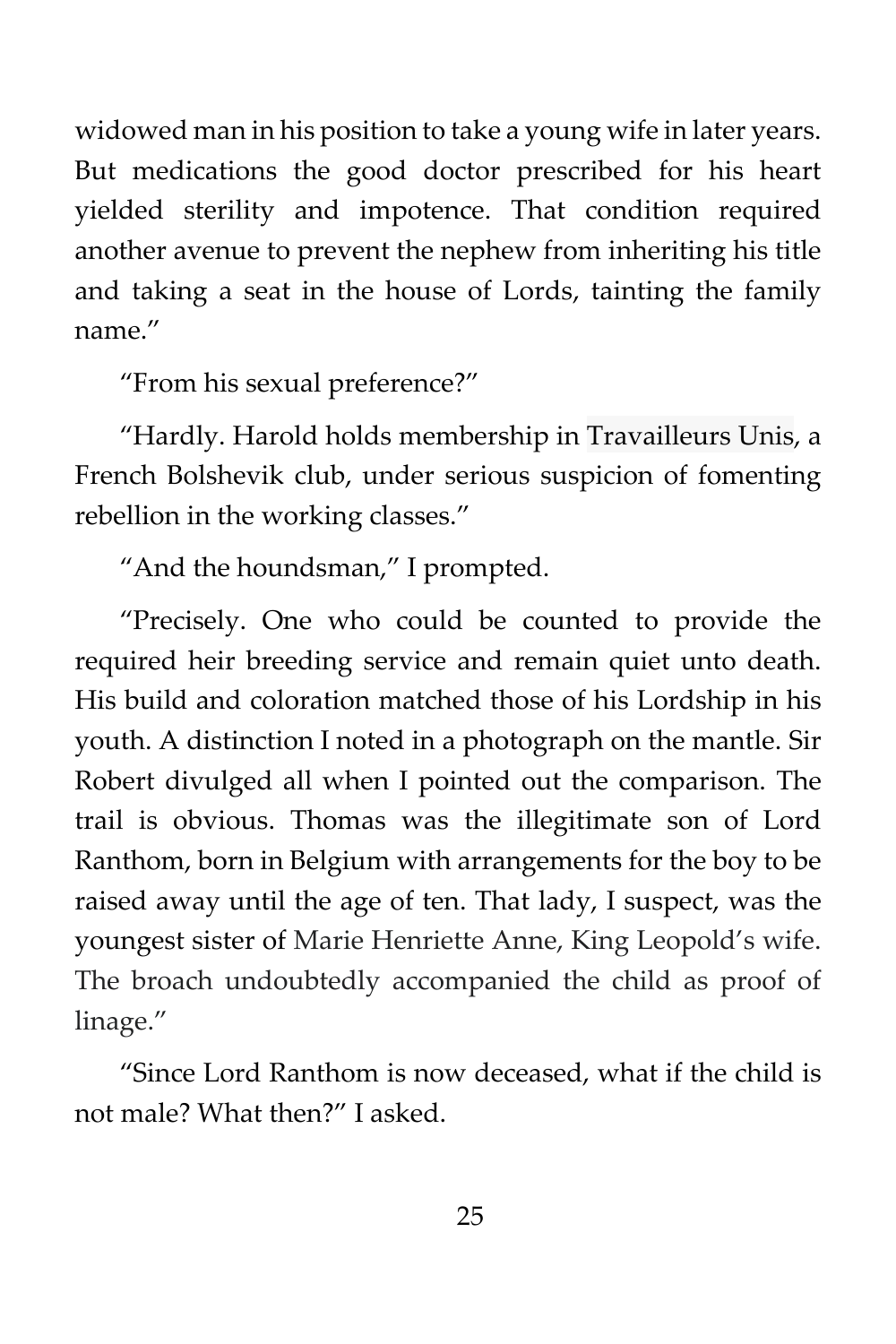Merriweather waved his hand, dismissing the question. "A simple matter of having a newborn of that gender waiting in the wings to be adopted without official ceremony. Quite simple, a thing Sir Robert can easily arrange. They would then be raised together, one as heir and the female child as an orphaned niece from elsewhere in the empire."

My travel companion stared out the window as the train rattled to start our journey southward. Tricky negotiations with Sir Robert concerning the termination of our involvement yielded to Merriweather's superior skills in such delicate matters as to divine sensitive agreements. Scandals of this nature are abhorrent to the upper classes, known to bring down fortunes, crush dynasties, and taint the commerce of townships.

After a few moments of mental repose, he reached into his valise and withdrew a thick envelope. "Here is your half. Three hundred pounds in banknotes."

"Only three?"

"Drawn from the estate's account. Devil of a time getting that much. Sir Robert took quite the convincing we would not return to drink from his well again. I intimated we discovered his action, or that of a vague someone under his order, paid for the murder of the dog keeper to keep him silent. That tipped the scales."